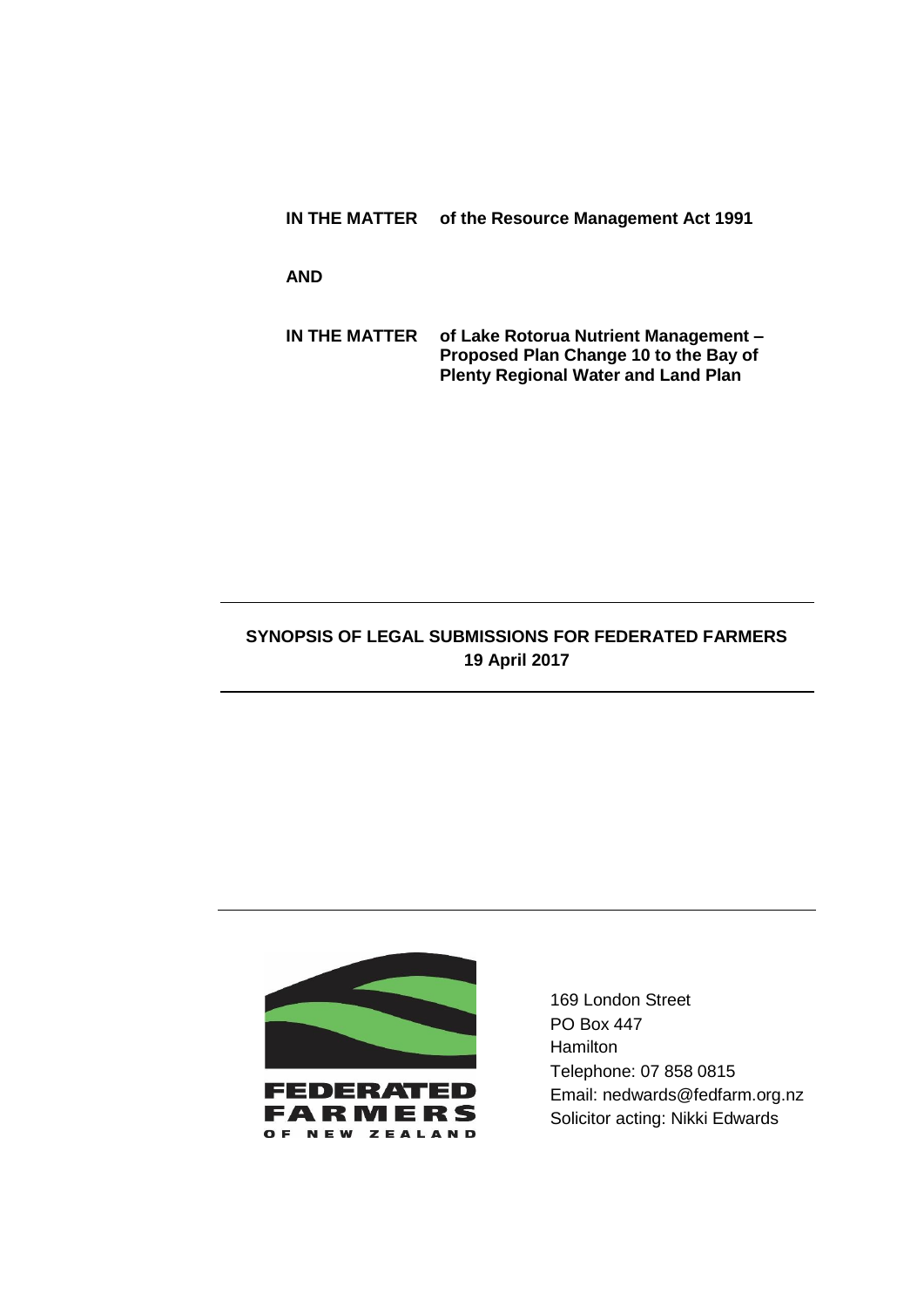# **SYNOPSIS OF LEGAL SUBMISSIONS FOR FEDERATED FARMERS**

#### **May it please the Hearing Panel**

#### **Introduction**

- 1. Federated Farmers proposes substantial amendments to Proposed Plan Change 10 ("PPC10") to facilitate a comprehensive regulatory and nonregulatory framework for nutrient management. The purpose of this synopsis of legal submissions is to:
	- a. Explain Federated Farmers' interpretation of how the Bay of Plenty Regional Policy Statement ("RPS") and National Policy Statement for Freshwater Management 2014 ("NPS-FM") are to be given effect to.
	- b. Explain the how the key elements of Federated Farmers' proposal give effect to the RPS and enable the NPS-FM to be given effect to by reference to the track changes document.<sup>1</sup>
	- c. Identify similarities, consistencies and support with other submitters.
- 2. Elizabeth McGruddy will also present on the context for PPC10, provide more detail about the relief sought and the reasons for it.

## **Preliminary issue – closing legal submissions**

- 3. Counsel has been working with Counsel for Bay of Plenty Regional Council ("BOPRC") on a draft list of questions of law and fact to be determined by the Hearing Panel.
- 4. In order to focus on Federated Farmers' proposal, these submissions do not directly address that draft list. Federated Farmers seeks leave to file closing legal submissions on the questions of law and fact in that draft list.
- 5. It is respectfully submitted that an opportunity to file closing submissions is necessary in the circumstances of this hearing to ensure that Federated Farmers has a fair opportunity to be heard. Those circumstances include:
	- a. Federated Farmers has an interest in the whole of the Plan Change. Federated Farmers is the only party to have proposed a

<sup>1</sup> Filed by Memorandum dated 17 March 2017.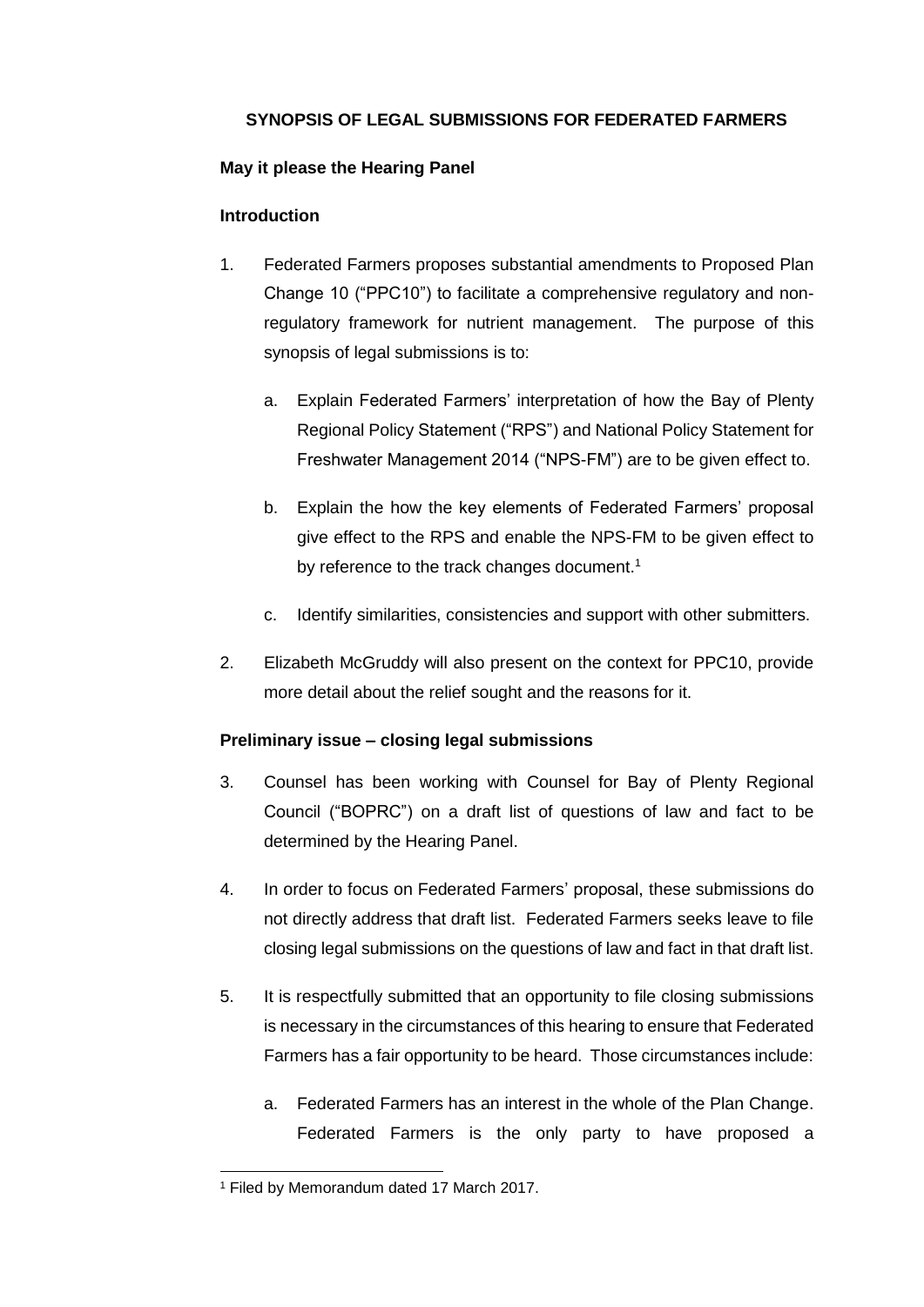comprehensive and integrated framework and it is the only party that has been present for every day of the hearing.

- b. Federated Farmers is the only party that has engaged with BOPRC on all of the proposed issues for determination.
- c. The draft list of issues is not finalised (and is evolving as the hearing progresses) and it is submitted that it is neither realistic nor constructive to address it in this synopsis of submissions. Some of those issues include the WWTP, integrated framework and allocation regime. They are not directly relevant to Federated Farmers' proposed framework (which proposes no allocation regime) but they are directly relevant to PPC10 (and any conclusion as to whether it is appropriate or whether fundamental amendment is required as proposed by Federated Farmers).
- d. There has been a significant volume of documents that have been filed during the hearing which Federated Farmers seeks an opportunity to address through submission. By way of example, BORPC filed a further 62 page memorandum (with additional appendices) that was only made available to parties on Easter Monday. This raises legal issues such as scope e.g. whether there is scope to include NOF attributes, address the WWTP and urban issues, and include the integrated framework as a policy.
- e. BOPRC will present rebuttal evidence on 3 May 2017. It is anticipated that that evidence will be directly relevant to the appropriateness of PPC10. In order to properly present its case (and address the evidence in the round), Federated Farmers seeks an opportunity to address that evidence in closing submissions.
- 6. It is respectfully suggested that a timetable for closing submissions could be set such that Federated Farmers is to file written submissions within one week of the adjournment of the hearing and BOPRC is to file written submissions within two weeks of the adjournment of the hearing (or alternatively both parties could file contemporaneously). The hearing could then be closed upon receipt of those submissions.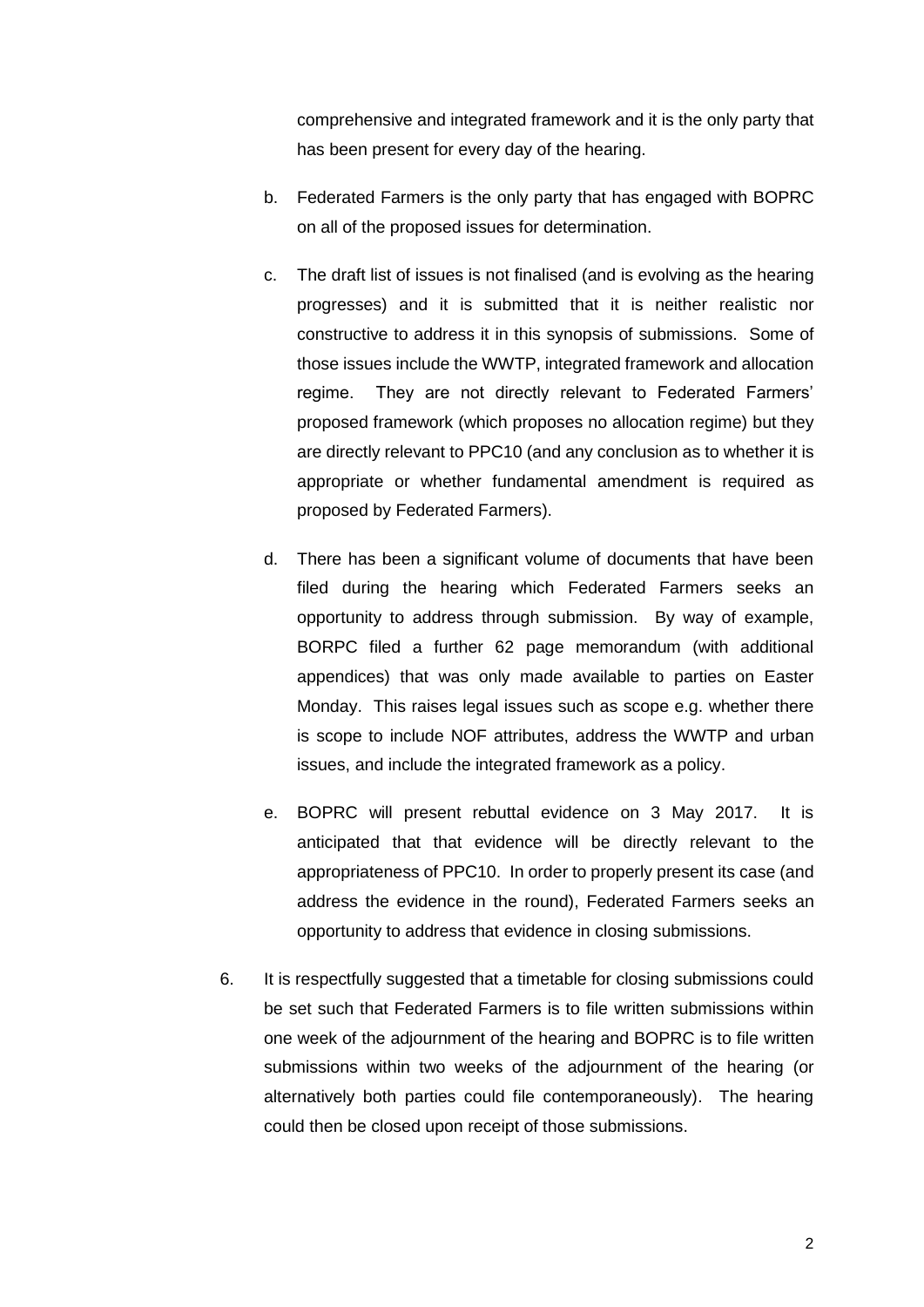#### **Giving effect to RPS**

-

- 7. There is no dispute that PPC10 (any alternatives or amendments) must give effect to the RPS. However, the issue is how the RPS is to be given effect to.
- 8. The analysis of Federated Farmers' interpretation of how the RPS is to be given effect to is set out in detail in paragraphs 30 to 47 of the Legal Submissions on behalf of Federated Farmers.
- 9. In summary, it is submitted that "giving effect" to the RPS does not require the imposition of stringent nitrogen reduction rules on the rural sector at this stage to lock a trajectory to achieve a limit of 435t of nitrogen by 2032. It is submitted that to do so gives paragraph (c) of Policy WL 6B priority over paragraphs (a) and (b) and fails to adequately consider the other water quality policies. It also imposes the responsibility for ensuring that discharges do not exceed 435t on the rural sector, when Policies WL 5B and WL 6B(c) do not discriminate in this way. $2$
- 10. In contrast to PPC10, Federated Farmers' proposal gives effect to the RPS and achieves harmony both within and among the water quality policies as follows:
	- a. The Rule 11 benchmark is retained to prevent nitrogen discharges from increasing (i.e. a "regulatory backstop" to ensure we do not regress during 2017 to 2022).
	- b. Rural activities implement industry agreed good management practice to do what is reasonable, practical and affordable to reduce nitrogen (the rural sector's commitment in Policy WL 6B(a)).
	- c. Resource consents may be sought for activities that increase nitrogen discharges (Rules 4 and 5), giving effect to Policy WL 4B.

<sup>2</sup> As explained in paragraph 91 of the Legal Submissions on behalf of Federated Farmers, Policy WL 5B states "land use activities" not "**rural** land use activities" and Policy WL 6B(c) states "no discharges" not "no **rural** discharges."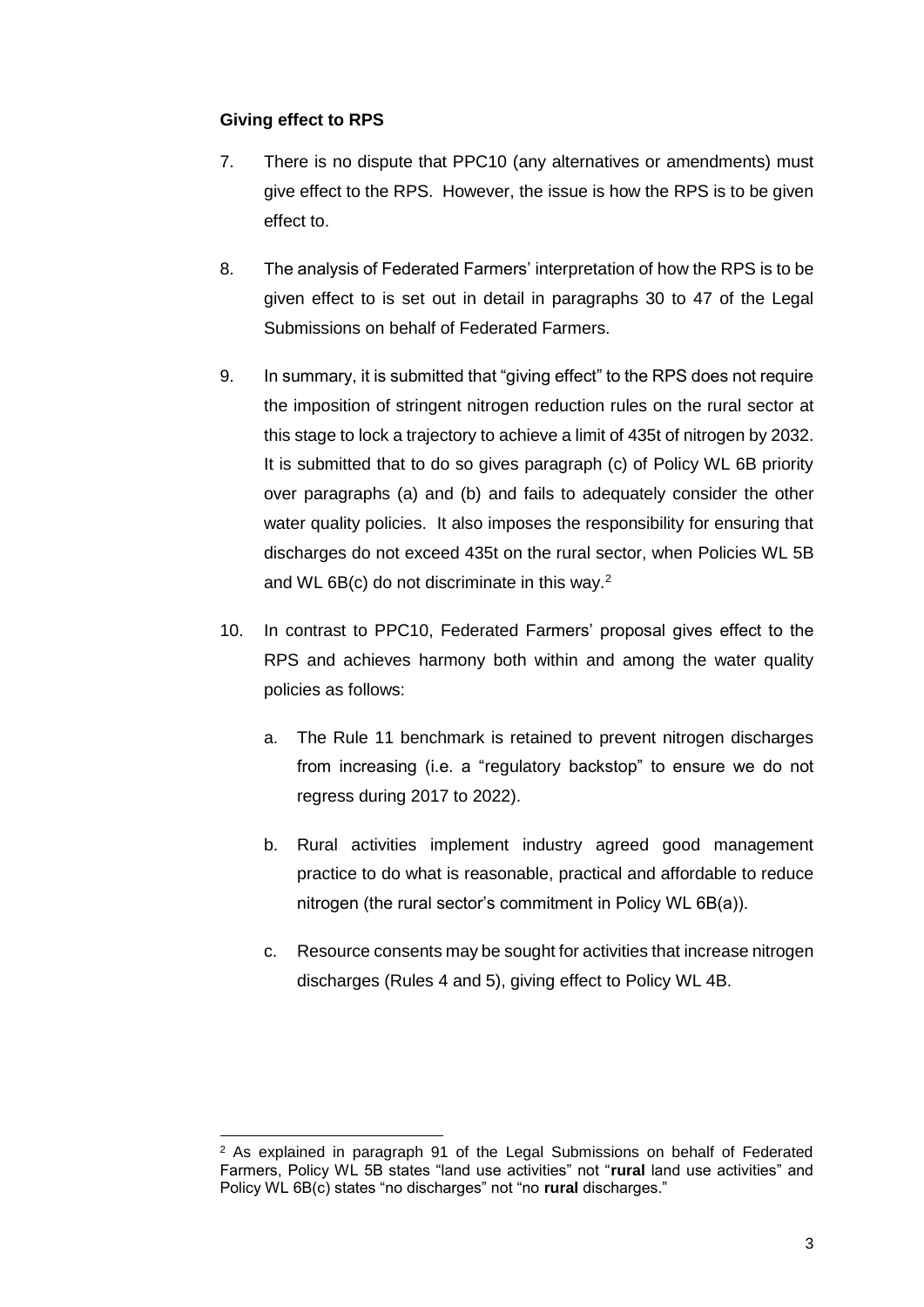- d. Subcatchment action plans are prioritised to target hot spots and to provide for an integrated approach (in terms of nutrients, land uses and source/transport/sink pathways).
- e. The 2017 science review is undertaken to identify and confirm the most effective combination of sustainable nitrogen and phosphorous loads to the Lake to achieve the TLI (thereby giving effect to all paragraphs of Policy WL 3B and making the improvement of lake water quality the overarching objective).
- f. The implementation of the NPS-FM for the Rotorua Lakes Water Management Area ("WMA") (scheduled for 2020/24 but could occur in 2017/18 $3$ ) is the stage at which the science, community values, targets, allocation, methods, rules and public/private partnerships are evaluated.

## **Giving effect to NPS-FM**

 $\overline{a}$ 

- 11. It is submitted that the NPS-FM must be given effect to and it cannot be assumed that giving effect to the RPS will give effect to the NPS-FM (particularly when it pre-dates the NPS-FM). 4 It is submitted that BOPRC's proposal to implement the NPS-FM by locking in historic nitrogen targets in PPC10 and not allowing them to be considered as part of the WMA consideration of National Objectives Framework ("NOF") attributes, does not give effect the NPS-FM.<sup>5</sup>
- 12. In contrast to PPC10, it is submitted that Federated Farmers' framework enables the NPS-FM to be given effect to:<sup>6</sup>
	- a. It provides for the integrated assessment of all of the NOF water quality attributes that are contemplated by the NPS-FM.

<sup>&</sup>lt;sup>3</sup> In a report to the BOPRC Regional Direction and Delivery Committee, staff recommend brining forward the Rotorua Lakes WMA to 2017/18 (page 76 [https://www.boprc.govt.nz/media/605198/public](https://www.boprc.govt.nz/media/605198/public-regional_direction_and_delivery_committee.pdf)regional direction and delivery committee.pdf). A decision is to be made at the May

<sup>2017</sup> RDD Committee meeting.

<sup>4</sup> Legal Submissions on behalf of Federated Farmers dated 6 March 2017 at [99].

<sup>5</sup> Legal Submissions on behalf of Federated Farmers dated 6 March 2017 at [111] to [124].

<sup>6</sup> Legal Submissions on behalf of Federated Farmers dated 6 March 2017 at [124].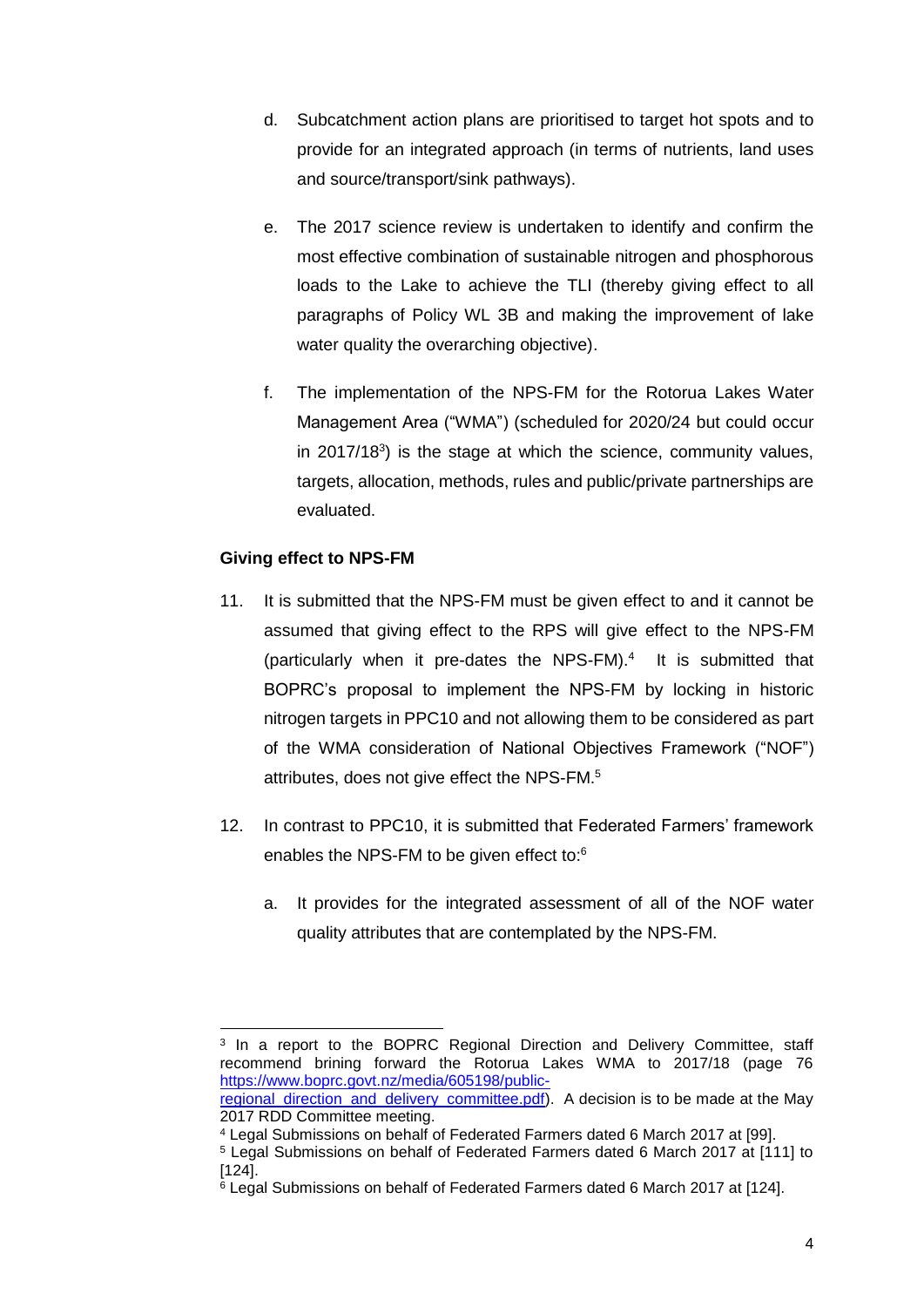- b. It provides for an iterative community process where the values, attributes, objectives and limits for water quality and quantity can be considered in the round.
- c. It is not constrained by historical decisions or limitations (unlike StAG or PPC10) and can be informed by the science review.
- 13. A consistent theme in the hearings to date has been the lack of consultation and community involvement. All sectors of the community have expressed their concerns about not having an opportunity to be heard or about having limited or constrained involvement. It is submitted that the robust community process anticipated by the NPS-FM is the only way to ensure community support of the resulting nutrient management framework.

## **Federated Farmers' proposal**

- 14. Federated Farmers' proposal attempts to strike a better balance between a clean lake and allowing economic, social and cultural development for iwi, rural, forestry and urban sectors of the community. It aims to do so in a way that is cost effective, efficient, has the least risk and achieves the greatest certainty. Ms McGruddy distils the proposal as being integrated, comprising three key stages and reliant on three tiers of responsibility.<sup>7</sup>
- 15. An explanation of how the key elements of Federated Farmers' proposal give effect to the RPS and enable the NPS-FM to be given effect to is provided below by reference to the track changes document.<sup>8</sup>

#### **1. Objectives**

-

16. PPC10 has adopted Objective 28 from the RPS and Objective 11 from the Bay of Plenty Regional Water and Land Plan ("RWLP") as the objectives for the plan change. Federated Farmers' submission identifies other objectives in the RPS that are also relevant and ought to be referred to in the introduction of PPC10 (if the other two are to be cited). $9$  There are

<sup>7</sup> Statement of Evidence of Elizabeth McGruddy dated 6 March 2017 at [3.4].

<sup>8</sup> Filed by Memorandum dated 17 March 2017.

<sup>9</sup> Federated Farmers' Submission 075 pages 56 and 73.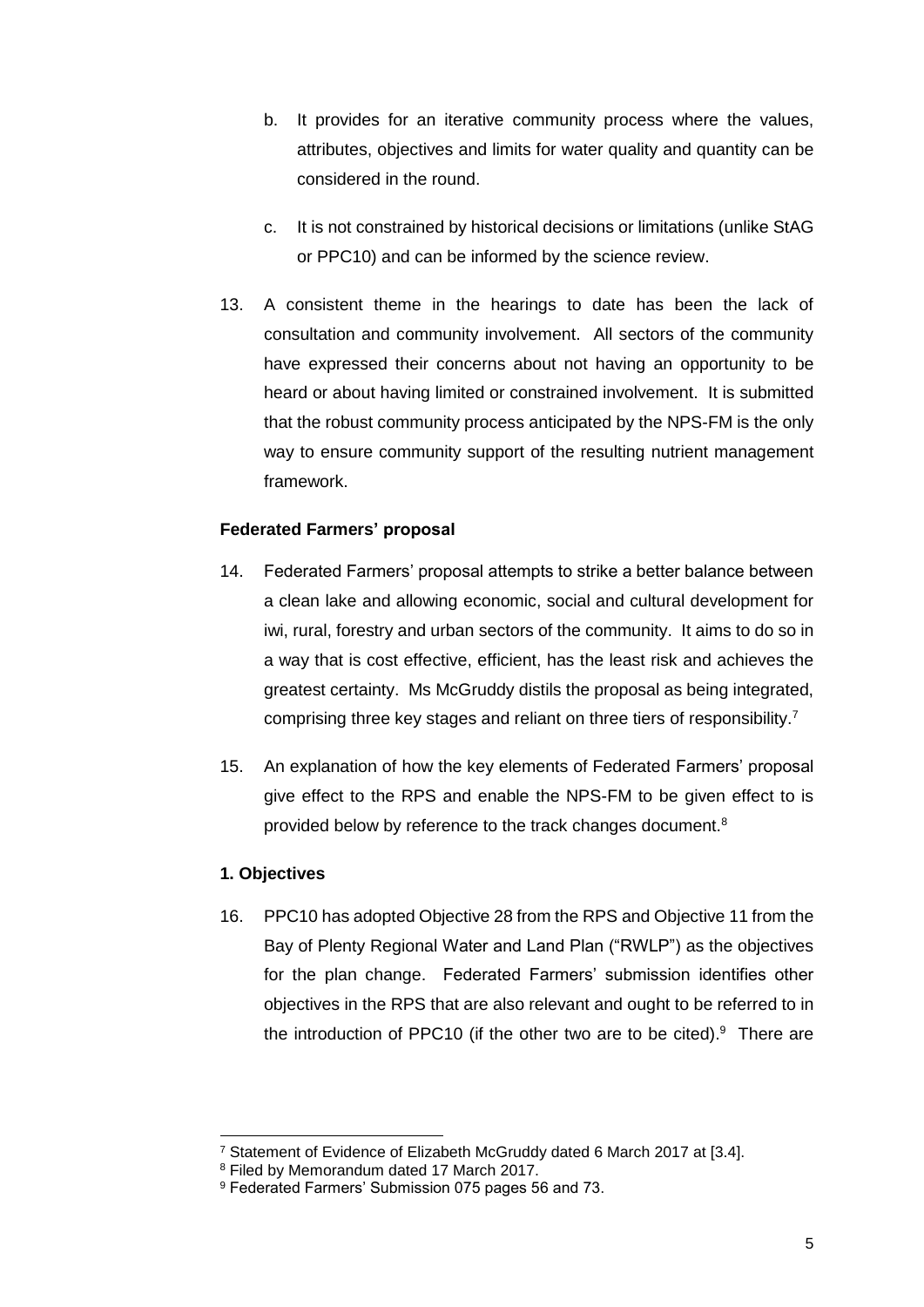likely to be additional objectives that would also benefit from insertion, such as Objective 16 (which relates to multiple owned Maori land).<sup>10</sup>

- 17. In addition, Federated Farmers proposes two new objectives to give effect to RPS objectives and policies about rural land use: 11
	- a. Sustaining the rural land resource and providing for growth and efficiency.
	- b. Recognising the multiple values of resources by aligning interventions to achieve multiple objectives in a long term strategic approach. This is consistent with Rotorua Lakes Council's ("RLC") sustainable catchment plan.

## **2. Polices**

1

18. How the track changes to the policies give effect to the RPS and NPS-FM are explained below in the context of the key elements of Federated Farmers' proposal.

#### **Science review and no allocation**

- 19. Federated Farmers supports the principle of reducing nitrogen losses to support the achievement of the TLI but considers that there is too much uncertainty to confirm and allocate the sustainable load at this stage. The science review ought to be prioritised to confirm the sustainable load, subcatchment action plans developed to understand subcatchment patterns and an NPS-FM community process to identify the appropriate nutrient management framework.
- 20. This is the rationale for the track changes to the policies to remove references to NDAs, allocation, targets and sustainable lake loads (e.g. in Policy LR P1) and refocusing on "best science and good environmental data" (e.g. Policy LR P3).
- 21. The need to prioritise the science review was confirmed in the recent science caucus. The scientists are in agreement that:

<sup>&</sup>lt;sup>10</sup> This was raised by Commissioner Sweetman with Mr Lamb on 13 March 2017.

<sup>&</sup>lt;sup>11</sup> Federated Farmers' Submission 075 pages 56 to 59 and 74.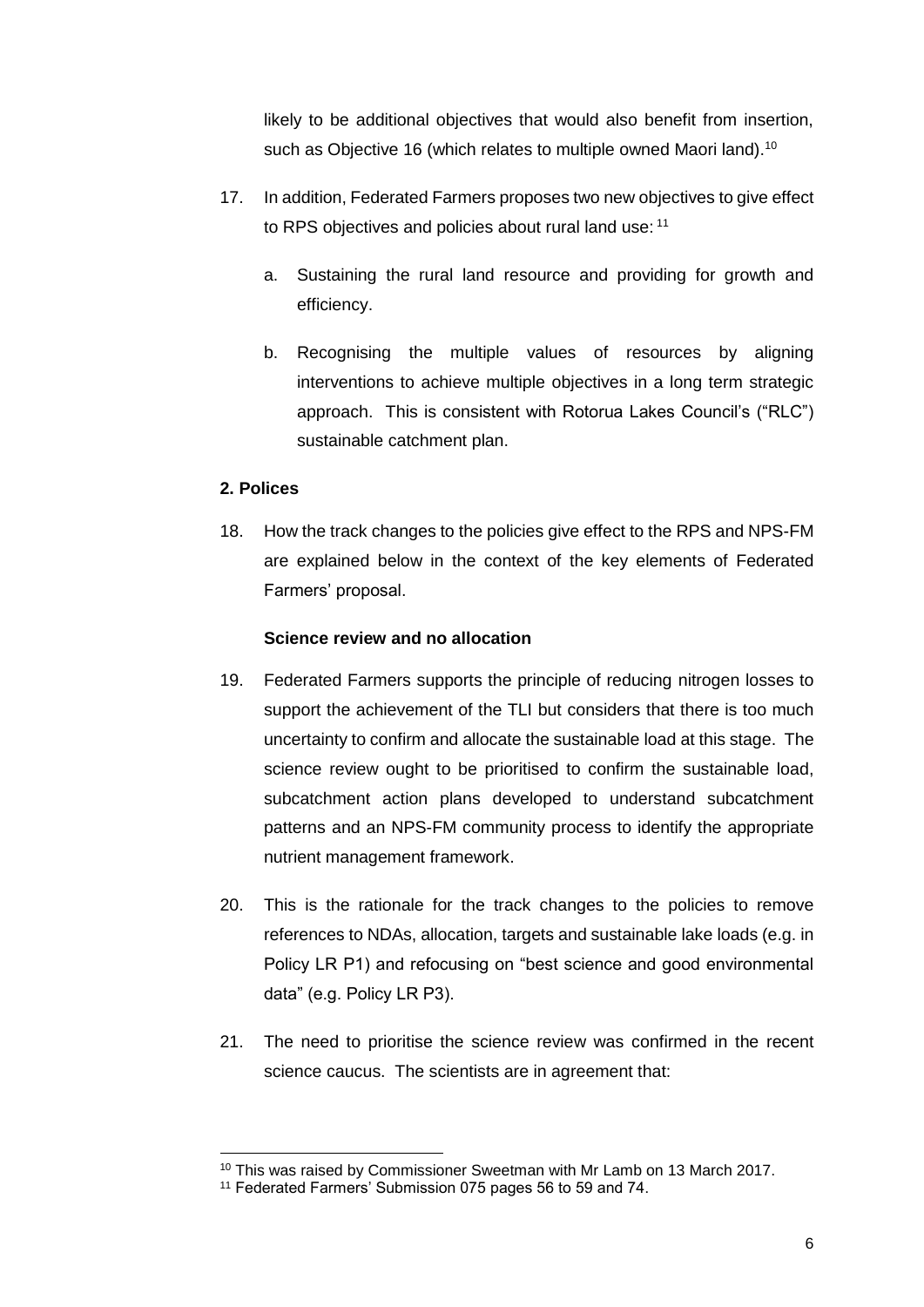- a. There is a "need for a comprehensive science review, to ensure adaptive nutrient management achieves and sustains a TLI <4.2 in Lake Rotorua."<sup>12</sup>
- b. "The balance of N and P reductions might change through improved understanding of algal-nutrient dynamics and specific knowledge about P-management strategies."<sup>13</sup>
- c. "Whilst we agree managing P-alone could plausibly and effectively deliver the same outcome as managing N and P together for a TLI of  $\leq$  4.2 we disagree on the loading of P required to do so."<sup>14</sup>
- 22. In addition to the uncertainty regarding sustainable loads, the evidence on attenuation illustrates that there are strong subcatchment patterns but that attenuation processes and pathways are still poorly understood. 15 In these circumstances it is submitted that there is too much risk and uncertainty to lock in an allocation mechanism at this stage.
- 23. Instead, what is needed is a robust evidential foundation (it is anticipated that the science review will provide that), to support a fresh way of thinking that takes into account the strong subcatchment patterns (as opposed to a "one size fits all" or generic rules framework) and flexible solutions on a farm, township and incentives fund level.
- 24. This is not dissimilar to the sustainable catchment plan approach advocated for by RLC.<sup>16</sup> This is also not dissimilar to CNI Iwi Holdings Limited's ("CNI") view that there is insufficient data to commit to any particular regime and proposal that Method 41 is adopted to develop a new action plan with all stakeholders.<sup>17</sup>

-

<sup>12</sup> Summary of Expert Evidence of Dr Thomas Stephens updated to include outcome of water quality expert caucusing dated 3 April 2017 at [2.1].

<sup>13</sup> Summary of Expert Evidence of Dr Thomas Stephens updated to include outcome of water quality expert caucusing dated 3 April 2017 at [2.3].

<sup>14</sup> Summary of Expert Evidence of Dr Thomas Stephens updated to include outcome of water quality expert caucusing dated 3 April 2017 at [3.3].

<sup>&</sup>lt;sup>15</sup> Statement of Evidence of Elizabeth McGruddy dated 6 March 2017 at [5.20].

<sup>16</sup> Affidavit of Geoffrey Murdoch Williams on behalf of Rotorua Lakes Council dated 5 April 2017 at [22].

<sup>17</sup> CNI power point presentation pages 6 and 10.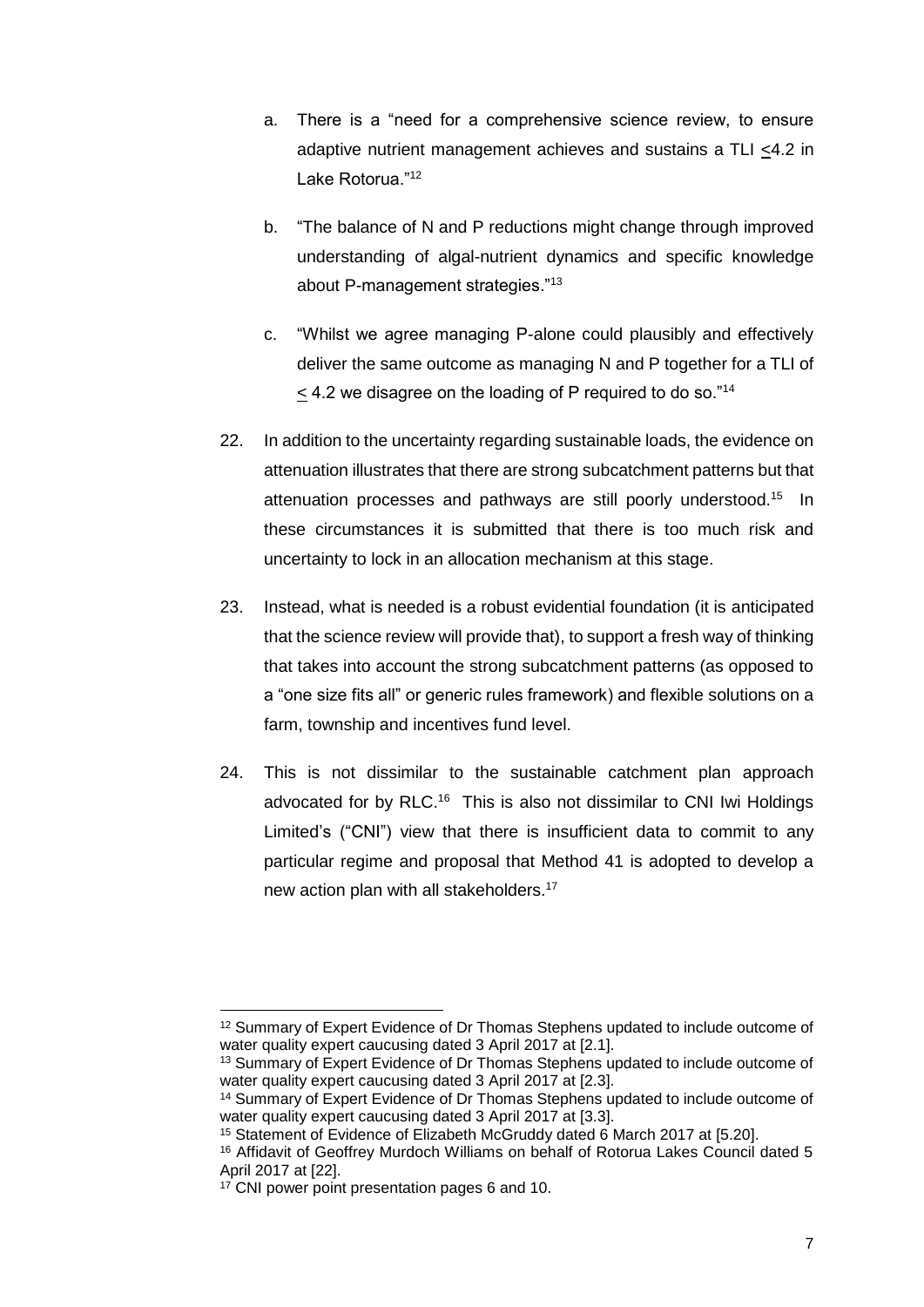#### **Targets**

- 25. Federated Farmers' proposal is that targets are not hardwired into rules at this stage. Accordingly, the track changes delete references to the 2022 managed reduction target and the 2032 sustainable lake load (for example Policy LR P3).
- 26. Federated Farmers' view is that 2022 targets are broadly consistent with industry good management practice.<sup>18</sup> Ms Muller's evidence is that two of the three dairy farms she studied had achieved their 2022 targets.<sup>19</sup> This is supported by the economics caucus stating that three quarters of farms that have established current state discharges are meeting their 2022 targets. $20$  It is also supported by industry evidence of the strength of their farm management plan programmes and sustainability accords.<sup>21</sup>
- 27. It is submitted that this provides a level of confidence that the 2022 pastoral managed reduction targets can be achieved and that industry has the systems to report progress. Federated Farmers supports sector aggregate reporting toward the catchment intermediate target as opposed to the imposition of specific obligations on individual farms.
- 28. Federated Farmers' concern is that in circumstances where many or most farmers are at or near their 2022 targets, the additional transactional costs associated with a controlled activity status do not justify the imposition of a controlled activity rule to meet 2022 targets. $22$  In addition, imposing targets means adopting an allocation regime in circumstances where there is insufficient certainty.
- 29. For the period through to 2022, Federated Farmers proposes that the continued downward trajectory is maintained through responsibility at three different levels – individual, subcatchment and management of in lake issues.<sup>23</sup>

<sup>18</sup> Statement of Evidence of Elizabeth McGruddy dated 6 March 2017 at [3.12].

<sup>19</sup> Statement of Evidence of Carla Frances Muller dated 22 February 2017 at [7.2].

<sup>&</sup>lt;sup>20</sup> Joint Statement of Economic Experts (revised) dated 18 April 2017 at [42].

<sup>21</sup> Statement of Evidence of Richard Allen dated 3 March 2017 at [6.3]; Hearing Statement by Corina Jordan on Behalf of Beef + Lamb New Zealand Limited at [40]. <sup>22</sup> Federated Farmers Submission 075 page 76.

<sup>&</sup>lt;sup>23</sup> Statement of Evidence of Elizabeth McGruddy dated 6 March 2017 at [3.9] to [3.14].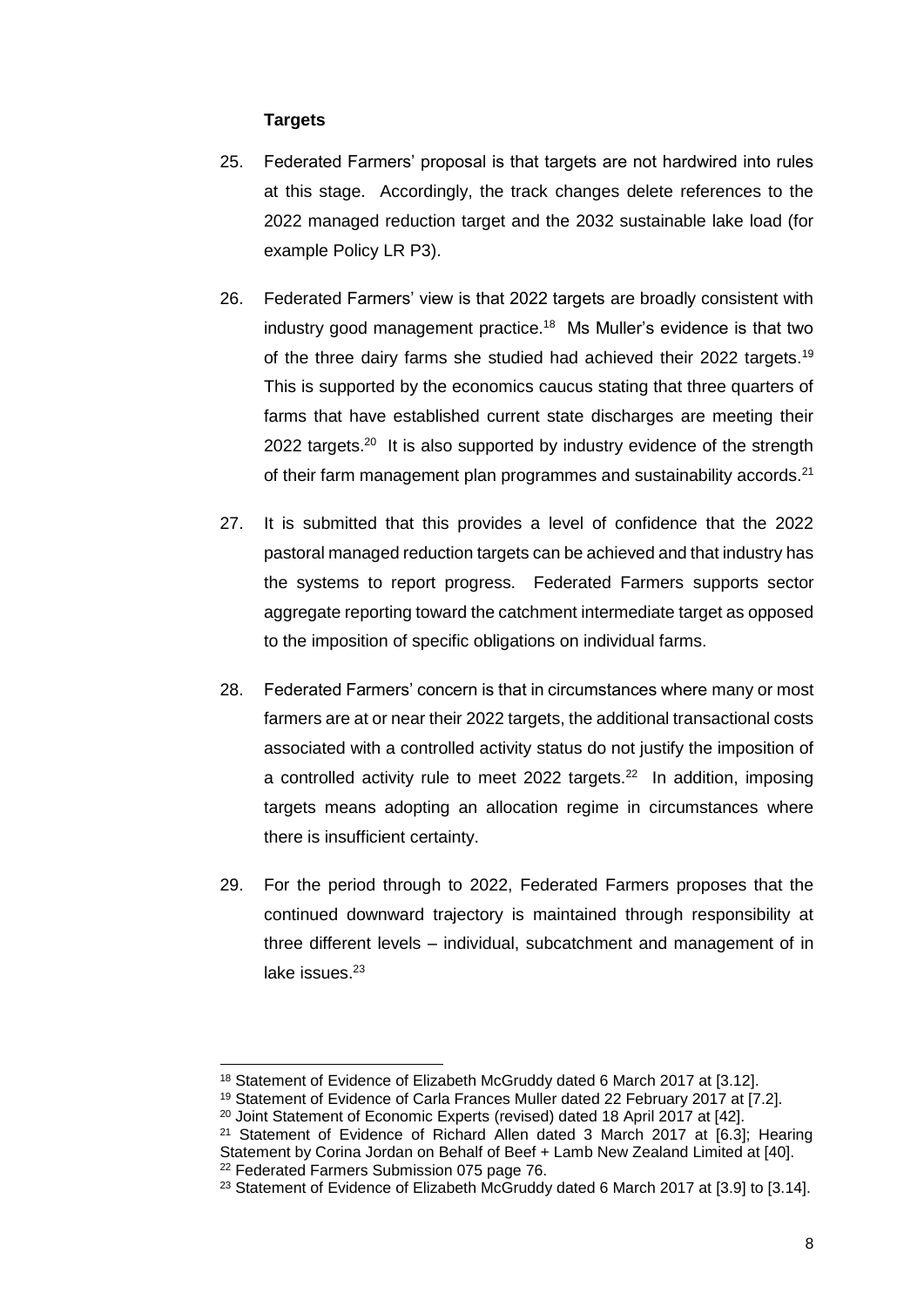- 30. Federated Farmers' proposal provides for the development of future managed reduction targets at a range of scales and across all contributing sectors (including urban and point source discharges) and subcatchments.<sup>24</sup> This is reflected in the track changes to Policies LR P3 and P5.
- 31. Achieving the 2032 target requires significant farm system changes with severe impacts on operating profit.<sup>25</sup> It is submitted that such changes are beyond good management practices and accordingly beyond the requirements in RPS Policy WL 6B(a) that farmers do what is reasonable, practical and affordable. Federated Farmers' proposal is that the obligations beyond 2022 are not imposed on farmers until the sustainable lake load is confirmed and limits are confirmed through the Rotorua Lakes WMA community process.<sup>26</sup>

#### **Integrated nutrient framework**

- 32. Federated Farmers' proposal provides for an integrated nutrient management framework. This means recognising phosphorous alongside nitrogen (which is provided for in the track changes to Policy LR P2). This gives effect to RPS Policy WL 3B.
- 33. However, this does not mean putting in place specific limits or obligations at this stage (save for the requirement to obtain a "nutrient benchmark" as explained in the context of Rule 3 below). It is submitted that there is a need to: 27
	- a. Undertake the science review to better understand phosphorous.
	- b. Develop freshwater accounting methodology to account for all sources of phosphorous (and nitrogen) to the lake.
	- c. Undertake the NPS-FM implementation process to enable the community to set the values, objectives and limits.

<sup>24</sup> Federated Farmers' Submission 075 page 76.

<sup>&</sup>lt;sup>25</sup> Statement of Evidence of Carla Frances Muller on behalf of Dairy NZ and Fonterra dated 22 February 2017 at [5.9c].

<sup>26</sup> Federated Farmers Submission 075 page 76.

 $27$  This is supported by the science caucus at [2.8].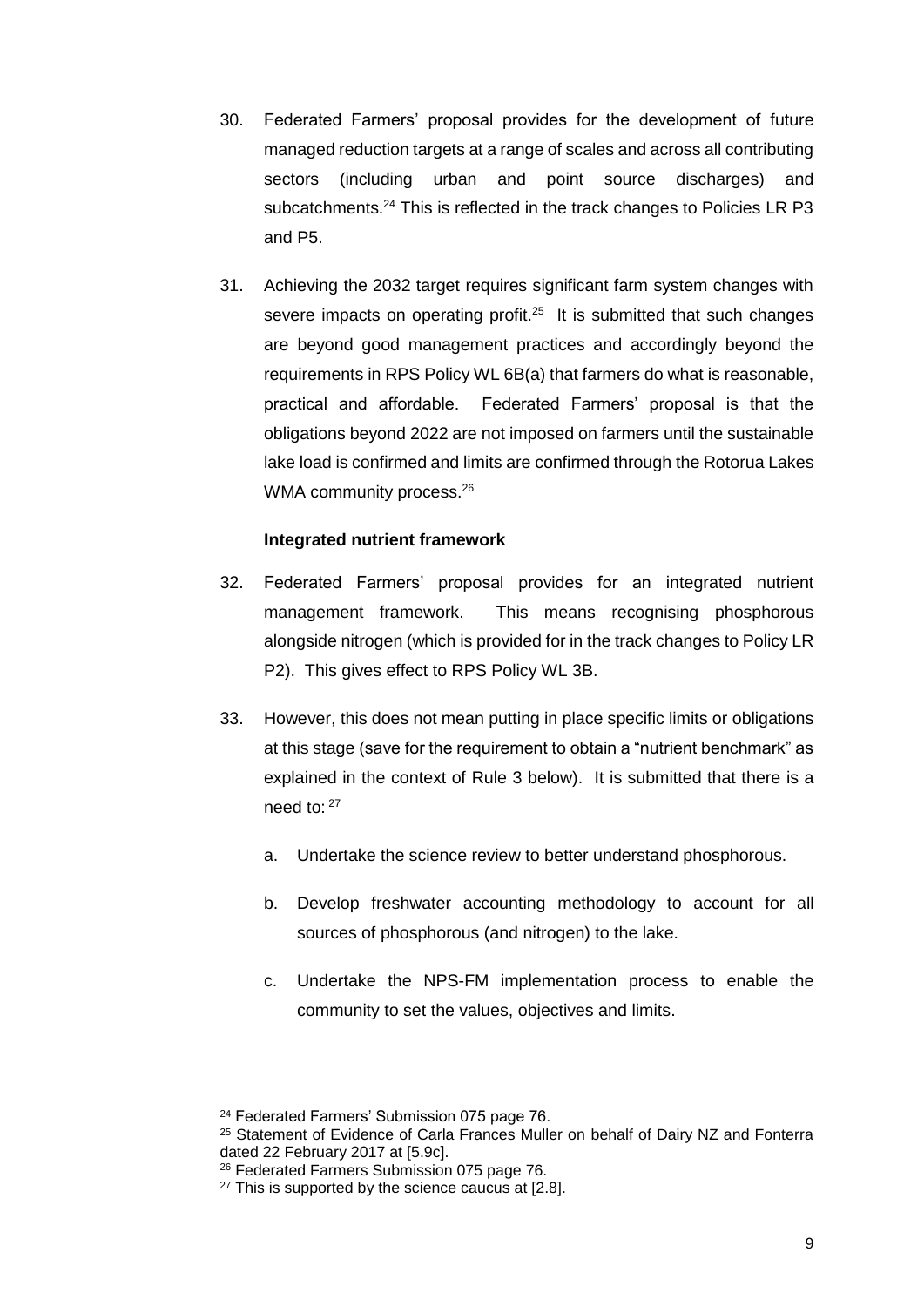#### **Prioritise subcatchment action plans**

- 34. A key aspect of Federated Farmers' proposal is the development of subcatchment action plans to:
	- a. Ensure an integrated framework (in terms of all contributing sources of nitrogen and phosphorous).
	- b. Prioritise interventions to ensure the downward trajectory in nitrogen and phosphorous (and the improvements in lake water quality) are maintained.
- 35. This is provided for in the track changes to Policies LR P3 and LR P8.

# **Recognition of management practices and innovations which are not in Overseer**

- 36. Federated Farmers proposes changes to ensure that management practices and innovations not in Overseer are recognised and provided for. It is submitted that this will continue progress with water quality improvements, particularly while the science review is completed. This is enabled by track changes to Policy LR P7, LR P16, a new method and Rules 4 and 5. This also gives effect to RPS Policy WL 4B.
- 37. It is submitted that this would provide for the likes of dairy farmers Jack, Shelley and John Butterworth, or drystock farmer Neil Heather. Their evidence was that they have undertaken various mitigation actions to reduce nitrogen and phosphorous but had been penalised because this was not recognised in Overseer.

#### **Transfers and trading**

- 38. PPC10 proposes that trading occur after 2022 (with the incentives fund buying nitrogen prior to 2022). Federated Farmers supports that proposal but has made changes to Policy LR P7 to be more explicit about the flexibility, trading and transfer mechanisms.
- 39. It is submitted that the period to 2022 provides opportunity to explore options, including consideration of mechanisms to support trading, be it rules or covenants.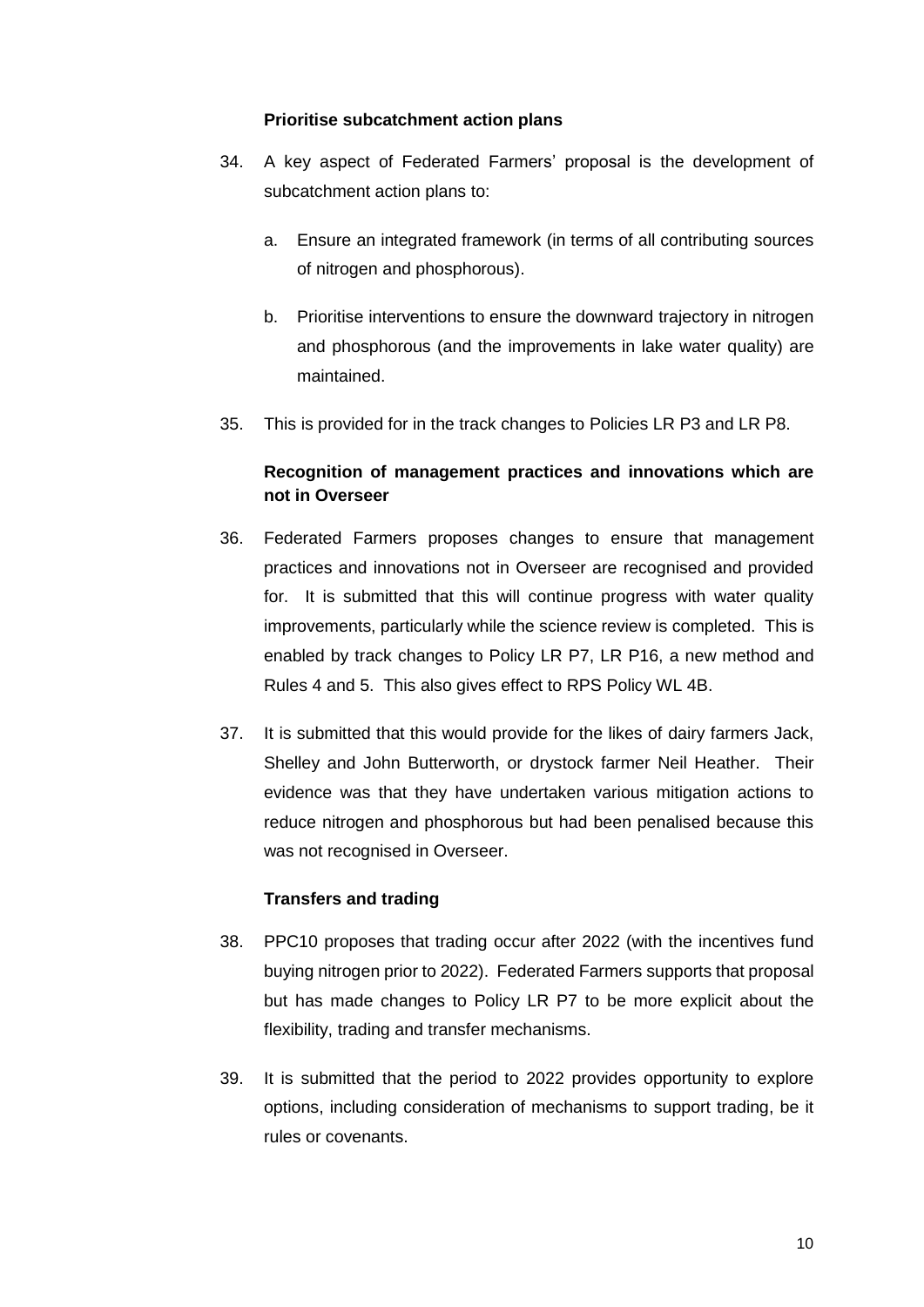#### **Rule 11 benchmark**

40. Federated Farmers proposes the continuation of the Rule 11 benchmark to provide assurance that we will not move backwards. It is proposed that this is extended to properties between 10 and 40ha. This is reflected in the track changes to Policy LR P10 and the rationale is explained in more detail in the context of Rule 3 below.

#### **Overseer**

- 41. Federated Farmers does not support the use of Overseer version 6 numbers in PPC10 until the load estimates have been properly reevaluated to take attenuation factors into account. Accordingly, the track changes delete references to Overseer version 6.2.0 and replace them with 5.4 (e.g. policy LR P13).
- 42. Overseer is supported as a farm decision support tool and to assist in tracking progress relative to nutrient benchmarks and managed reduction targets.<sup>28</sup>

## **Treasury principles**

43. Federated Farmers supports the Treasury principles for best practice regulation. It is submitted that Federated Farmers' proposed rules respect the Treasury principles of flexibility, proportionality, certainty and growth supporting. To enable and encourage rules in accordance with these principles, Federated Farmers proposes a new Policy LR P18.

## **4. Methods**

1

44. The rationale for amendments to the methods is explained below in the context of each method.

## **Method LR M1**

45. Federated Farmers seeks the deletion of Method LR M1 on the basis that a requirement for RLC to include information about regional council nitrogen management rules in a Land Information Memorandum ("LIM") would be ultra vires.

<sup>&</sup>lt;sup>28</sup> Statement of Evidence of Elizabeth McGruddy dated 6 March 2017 at [3.12d].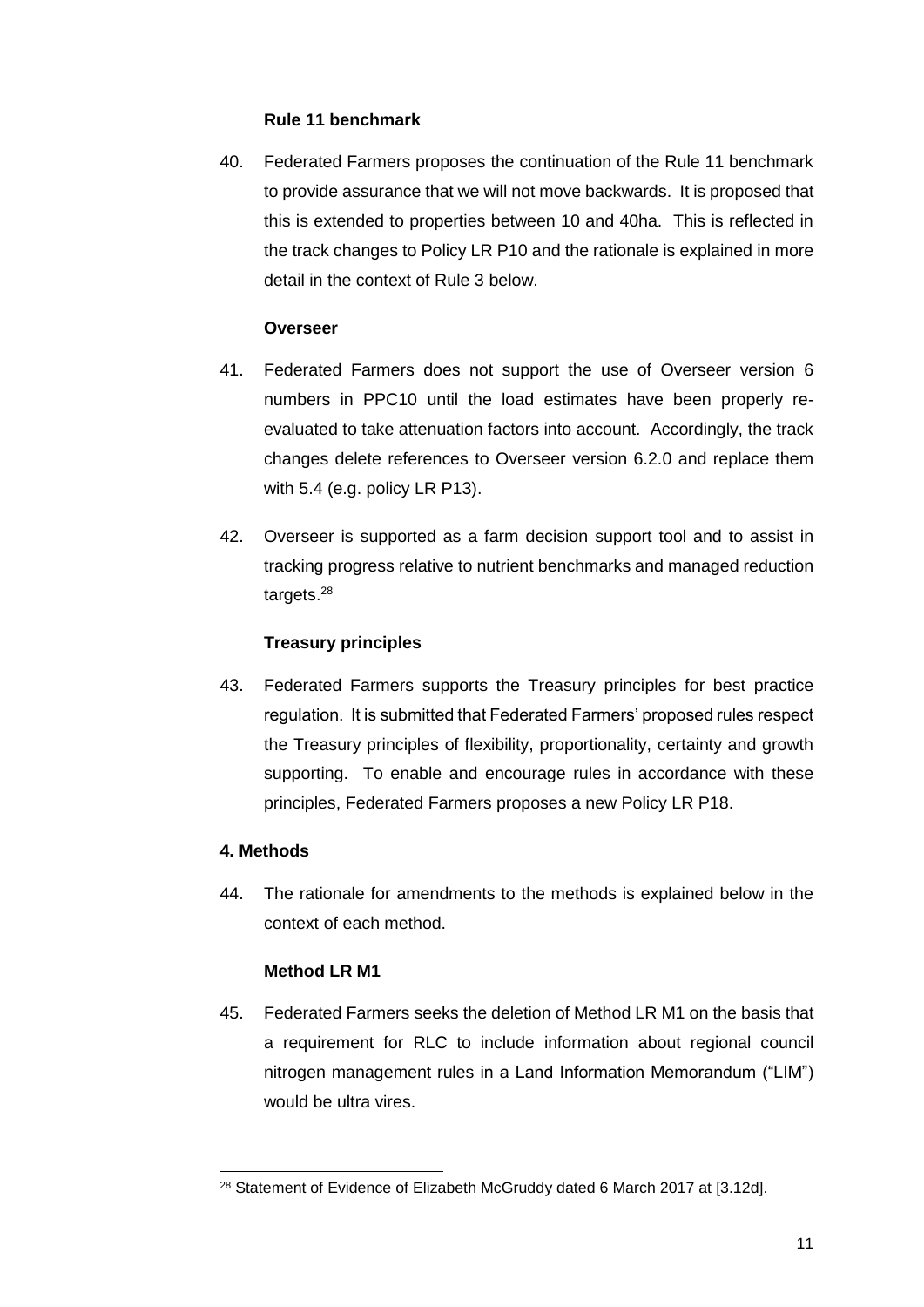- 46. Section 44A of the Local Government Official Information and Meetings Act 1987 sets out territorial authority obligations in respect of LIM reports (the section is set out in full in **Appendix A** of these submissions). Subsection (2) sets out matters that must be included in LIM reports and subsection (3) gives territorial authorities the discretion to include any other matters concerning the land that they consider relevant.
- 47. In terms of the mandatory matters listed in subsection (2), it is arguable that information regarding nitrogen management is "information relating to the use to which land may be put and the conditions attaching to that use."<sup>29</sup> Counsel is not aware of any cases that assist in interpreting the application of this particular paragraph.
- 48. However, it is submitted that the issue is not whether the information falls within one of the categories of mandatory information but that RLC's discretion as to the form in which the information is included, along with the decision as to whether it is captured by section 42A(2)(f), is fettered.
- 49. It is submitted that this is a significant issue when the fact that territorial authorities have no immunity for information that is included or omitted from a LIM report is considered.<sup>30</sup> Territorial authorities ought to exercise caution in the decision about what and how information is included and to do that they need to retain their unfettered discretion.
- 50. If the information does fall within section 42A(2)(f) then RLC will include it and there is no need for Method LR M1. But importantly, it will have discretion as to the form of that information. Alternatively, if the information does not fall within this section, RLC needs to retain discretion as to whether to include it.
- 51. For these reasons, it is submitted that Method LR M1 ought to be deleted and RLC ought to retain its discretion as to what and how information is included in a LIM report.

<sup>29</sup> Section 42A(2)(f).

<sup>&</sup>lt;sup>30</sup> Marlborough District Council v Altimarloch Joint Venture Ltd [2012] NZSC 11.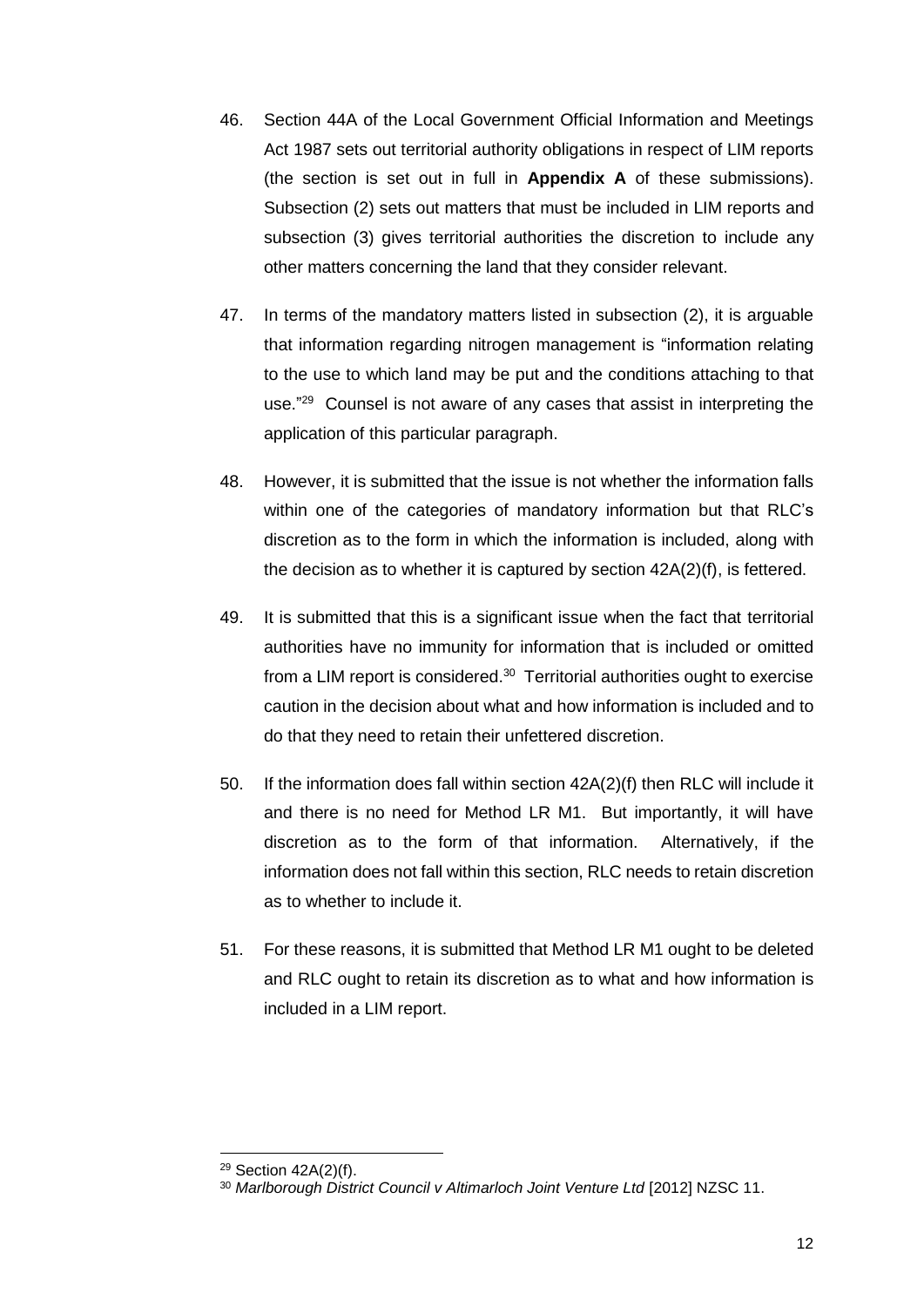#### **Methods LR M2 and M3**

- 52. The science caucus strongly supports Methods LR M2 and M3 to resolve the disagreement about whether P-limitation is sufficiently widespread and consistent to be definitive.<sup>31</sup>
- 53. Federated Farmers seeks changes to Method LR M2 to ensure that the science review is robust and that it occurs in 2017. This involves including phosphorous and subcatchments, and requiring specific consideration of changes to the RPS and RWLP as a result of any material changes to targets or loads.
- 54. Importantly (in the context of questions from the Panel about phosphorous), Federated Farmers seeks amendments to footnote 68 to clarify that 37tP/yr is the nominal phosphorous load first determined in 1989. Federated Farmers' view is that this ought to be reviewed as part of the science review and any limit ought to be set through the WMA community process.

## **Method LR M5**

55. Federated Farmers seeks changes to Method LR M5 to focus on properly resourced subcatchment action plans and on achieving the TLI (an integrated nutrient approach as opposed to solely focusing on nitrogen). The subcatchment action plans are explained by Ms McGruddy as the second tier of the three tiers of responsibility and a central part of Federated Farmers' proposed alternative.<sup>32</sup>

## **Method 41**

-

- 56. Method 41 is contained in the RWLP. Federated Farmers' proposal is that it is applied at a subcatchment scale to ensure that robust, effective and properly resourced subcatchment action plans are developed.
- 57. The need and motivation for properly resourced subcatchment action plans was highlighted by Neil Heather in his presentation on 21 March 2017. He explained how prior to Christmas 2016 farmers had approached

<sup>&</sup>lt;sup>31</sup> Summary of Expert Evidence of Dr Thomas Stephens updated to include outcome of water quality expert caucusing dated 3 April 2017 at [3.4].

<sup>&</sup>lt;sup>32</sup> Statement of Evidence of Elizabeth McGruddy dated 6 March 2017 at [3.10].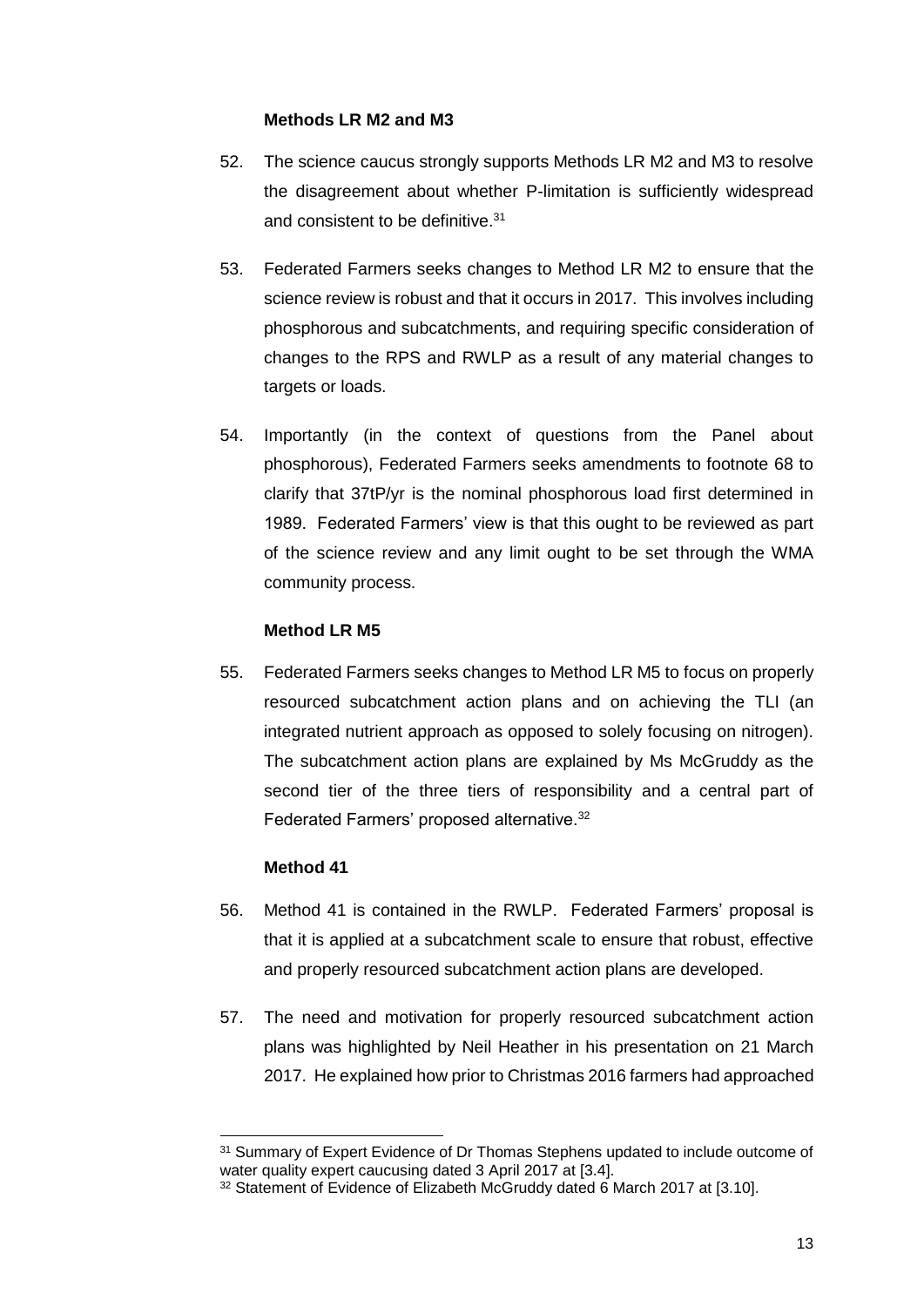BOPRC to establish an upper Ngongotaha catchment group as a proactive step to address water quality. He expressed his frustrations that this had not yet been able to be sufficiently progressed and provided video footage of significant flooding as a result of the weather bomb earlier in March 2017. It is understood that BOPRC is supportive of such steps and there have since been constructive discussions.

- 58. Method 41 is also an important part of RLC's and CNI's submissions on PPC10:
	- a. RLC focuses on sustainable catchment plans that are aligned with the incentives fund. It supports an integrated, proactive and systematic approach to achieving the catchment objectives.<sup>33</sup>
	- b. CNI proposes that method 41 is adopted to develop a new action plan with all stakeholders.<sup>34</sup>

## **5. Rules**

- 59. Federated Farmers' proposal is that, for the time being, regulation ought to be on the basis of the Rule 11 benchmark.
- 60. Federated Farmers' primary concern with the PPC10 rules is that they are predicated on out of date science and an allocation mechanism that is not supported by proper freshwater accounting disciplines and has not been considered in a NPS-FM community process.
- 61. A flow diagram illustrating Federated Farmers' rules framework is contained in **Appendix B** to these submissions.

## **FF Rules 1 and 2: properties up to 10ha**

- 62. Rules 11B and 11C of the RWLP required all properties over  $4,000m^2$  to obtain a nutrient benchmark and not exceed it. In contrast, PPC10 proposes that:
	- a. Properties under 5ha are permitted.<sup>35</sup>

-

<sup>33</sup> Annexure H to the Affidavit of Geoffrey Murdoch Williams dated 5 April 2017, email dated 26 November 2015, track changes to proposal for a Lake Rotorua protection trust. <sup>34</sup> CNI Iwi Holdings Ltd power point presentation page 6, slide 12.

<sup>35</sup> Rule LR R3.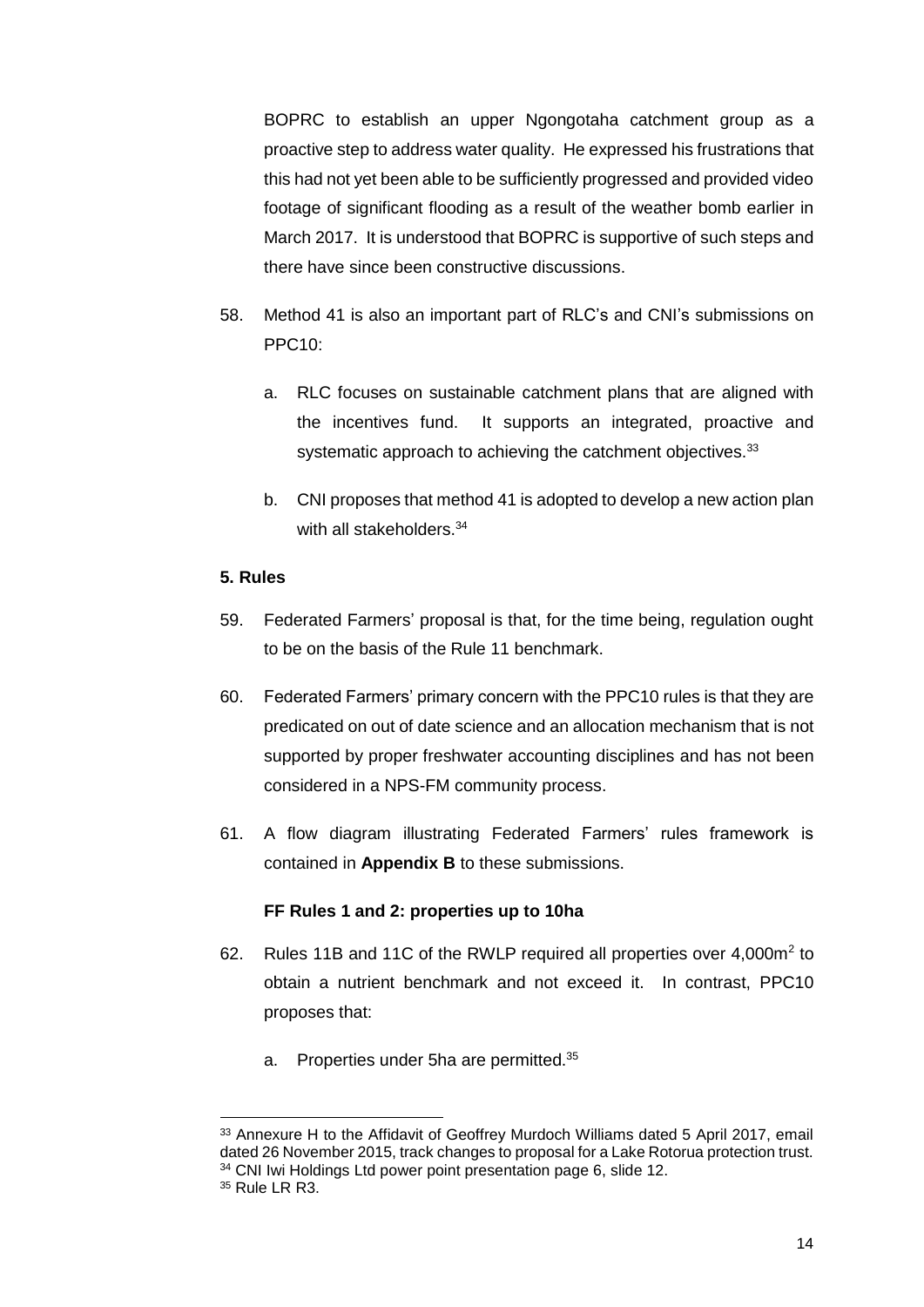- b. Properties between 5 and 10ha are permitted if they comply with the stocking rate table.<sup>36</sup>
- c. Properties between 10 and 40ha are permitted until 2022 at which time they are required to obtain a 2032 NDA and resource consent as a controlled activity.<sup>37</sup>
- 63. Federated Farmers' proposal for properties up to 10ha is based on PPC10 but its proposal for over 10ha is based on Rule 11 as follows:
	- a. FF Rule 1 properties under 5ha remain permitted. FF Rule 1 is largely based on Rule LR R3.
	- b. FF Rule 2 properties between 5 and 10ha are permitted if they comply with the stocking rate table in Schedule LR Two. FF Rule 2 is largely based on Rule LR R4.
	- c. FF Rule 3 properties between 10 and 40ha are required to obtain a nutrient benchmark and are permitted if they remain within it i.e. they are treated the same as properties over 40ha. FF Rule 3 is largely based on Rule 11C.

## **FF Rule 3: Rule 11 benchmark**

- 64. Federated Farmers proposes to regulate all properties over 10ha on the same principles as Rule 11 i.e. farming is permitted if it does not exceed its nutrient benchmark (FF Rule 3) and if it does exceed that resource consent can be obtained if offsets within the catchment are provided (FF Rules 4 or 5).
- 65. FF Rule 3 and Schedule AA are largely based on Rule 11C and Table 40:
	- a. FF Rule 3 is a simplified version of Rule 11C with the requirement that properties over 10ha obtain or maintain a nutrient benchmark and do not exceed it. "Nutrient benchmark" has the same meaning as in Rule 11C, save that the benchmarking period is the agreed period and not 2001 to 2004.

<sup>36</sup> Rule LR R4.

<sup>37</sup> Rule LR R5 until 2022 then Rule LR R8 from 2022.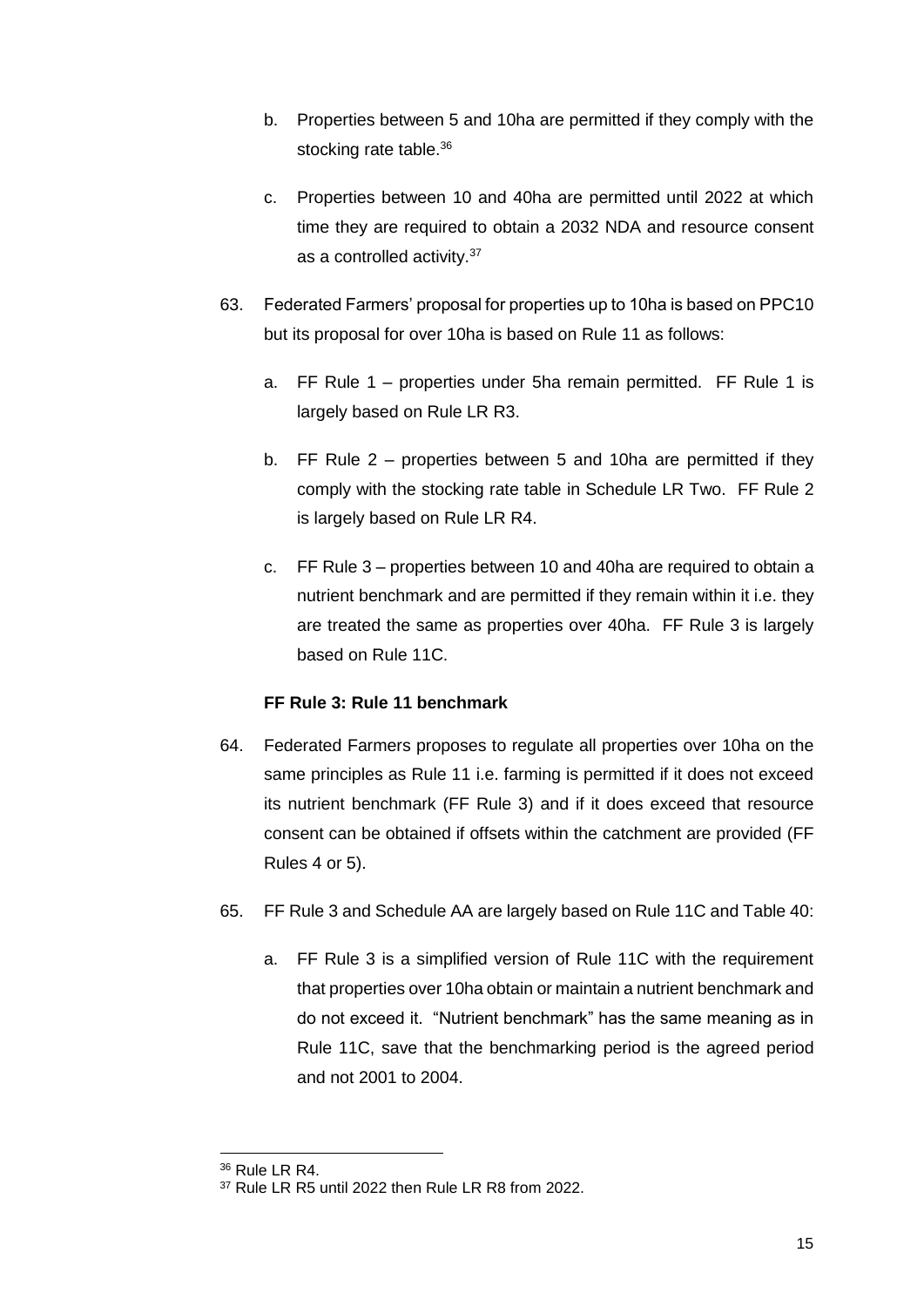- b. Items 1 to 20 in Schedule AA are identical to items 1 to 20 in Table 40.
- 66. The main criticism in the Section 42A report with this approach is that Rule 11 only capped nutrient losses and "has no requirement for reduction to ensure the sustainable target of 435t/N/yr is met."<sup>38</sup> It is important to note that the intention of Federated Farmers' proposal is not to ensure that 435t/N/yr is met by 2032. The intention instead is to provide a framework within which the downward trajectory in nitrogen is maintained and the NPS-FM can be given effect to. It is the WMA community process (informed by the upcoming science review) that will confirm the values, objectives, limits and nitrogen management regime.<sup>39</sup>
- 67. The intention is also to provide a framework that gives effect to the RPS requirements to establish limits for all contaminants, <sup>40</sup> require consent for increased discharges,<sup>41</sup> the allocation principles and considerations in Policy WL 5B, and ensures the rural sector minimises losses as far as reasonable, practical and affordable whilst anything over and above that is appropriately funded.<sup>42</sup>
- 68. It is submitted that the section 42A report then mistakenly asserts that Federated Farmers' proposal "does not align with the intent of the RPS to only manage losses from rural production activities."<sup>43</sup>
- 69. It is submitted that PPC10 adopts a flawed interpretation of the RPS by honing in on Policy WL 6B(c) and reading "rural" into that paragraph. In contrast Federated Farmers' proposal gives effect to the RPS in a way that achieves harmony within and among the relevant RPS policies.
- 70. A further criticism in the Section 42A report is that the proposed rules do not involve nitrogen management plans and this prevents BOPRC from collecting information on progress, and monitoring and enforcing any

<sup>38</sup> Section 42A report: Lake Rotorua Nutrient Management Rules Plan Change 10, paragraph 153, page 54.

<sup>39</sup> That includes revisiting RPS Policy WL 6B(c).

<sup>40</sup> Policy WL 3B.

<sup>41</sup> Policy WL 4B.

<sup>42</sup> Policy WL 6B.

<sup>43</sup> Section 42A report: Lake Rotorua Nutrient Management Rules Plan Change 10, paragraph 154, page 54.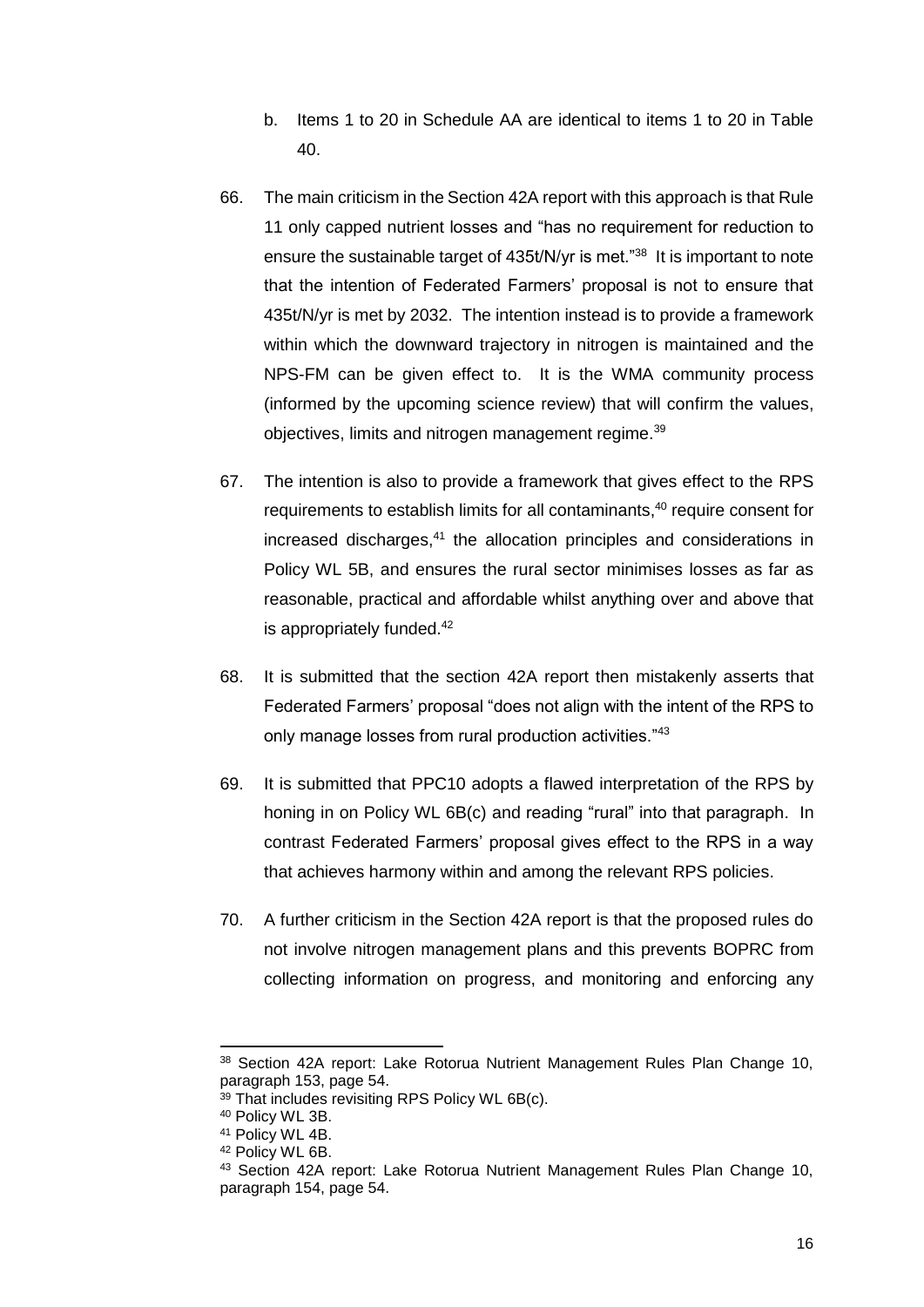benchmark allocated to each enterprise.<sup>44</sup> Federated Farmers supports Schedule LR Six (with amendments) but does not support regulated nitrogen management plans. Rule 11 did not regulate on this basis and the intention of FF Rule 3 is to maintain the status quo for the period to 2022.

- 71. Indications are that farmers have achieved more than Rule 11 and are on track for the 2022 targets. Industry groups have given evidence of the progress they are making with sustainable milk plans<sup>45</sup> or land and environment plans.<sup>46</sup> Concerns have been raised by farmer submitters and rural professionals about farm management plans being used to control inputs, restrict how they farm and stifle innovation. 47
- 72. Accordingly, it is submitted that in circumstances where progress has been made over and above Rule 11 (without regulated farm plans), industry is motivated to assist farmers and the continuation of Rule 11 is intended to be an interim measure to 2022, there is no need to consider regulated nitrogen management plans for the period to 2022.
- 73. Federated Farmers' proposal does not take its eye off the 2032 target. From 2022/23, the Rotorua Lakes WMA is scheduled to implement the NPS-FM (this may be brought forward to 2017/18<sup>48</sup>) and a consequence of that process will be a further plan change. That will provide the opportunity to review and confirm targets and limits beyond 2022, alongside methods and rules for achieving them. This will give effect to RPS Policy WL 6B(c) (or result in a plan change to amend it).
- 74. CNI (and forestry submitters) has raised concerns about the use of the Rule 11 benchmark as the basis of the grand parenting/sector averaging

<sup>-</sup><sup>44</sup> Section 42A report: Lake Rotorua Nutrient Management Rules Plan Change 10, paragraph 153, page 54.

<sup>45</sup> Statement of Evidence of Richard Allen dated 3 March 2017 at [6.2].

<sup>46</sup> Hearing Statement by Corina Jordan on behalf of Beef + Lamb New Zealand Limited at [40].

<sup>&</sup>lt;sup>47</sup> Lake Rotorua Primary Producers Collective Further Submission Pursuant to Memorandum 4 pages 5; Statement of Evidence of Sharon Morrell dated 5 March 2017 at [3.5]; Lachlan McKenzie Further Submission Pursuant to Memorandum 4 page 6.

<sup>&</sup>lt;sup>48</sup> In a report to the BOPRC Regional Direction and Delivery Committee, staff recommend brining forward the Rotorua Lakes WMA to 2017/18 (page 76 [https://www.boprc.govt.nz/media/605198/public-](https://www.boprc.govt.nz/media/605198/public-regional_direction_and_delivery_committee.pdf)

[regional\\_direction\\_and\\_delivery\\_committee.pdf\)](https://www.boprc.govt.nz/media/605198/public-regional_direction_and_delivery_committee.pdf). A decision is to be made at the May 2017 RDD Committee meeting.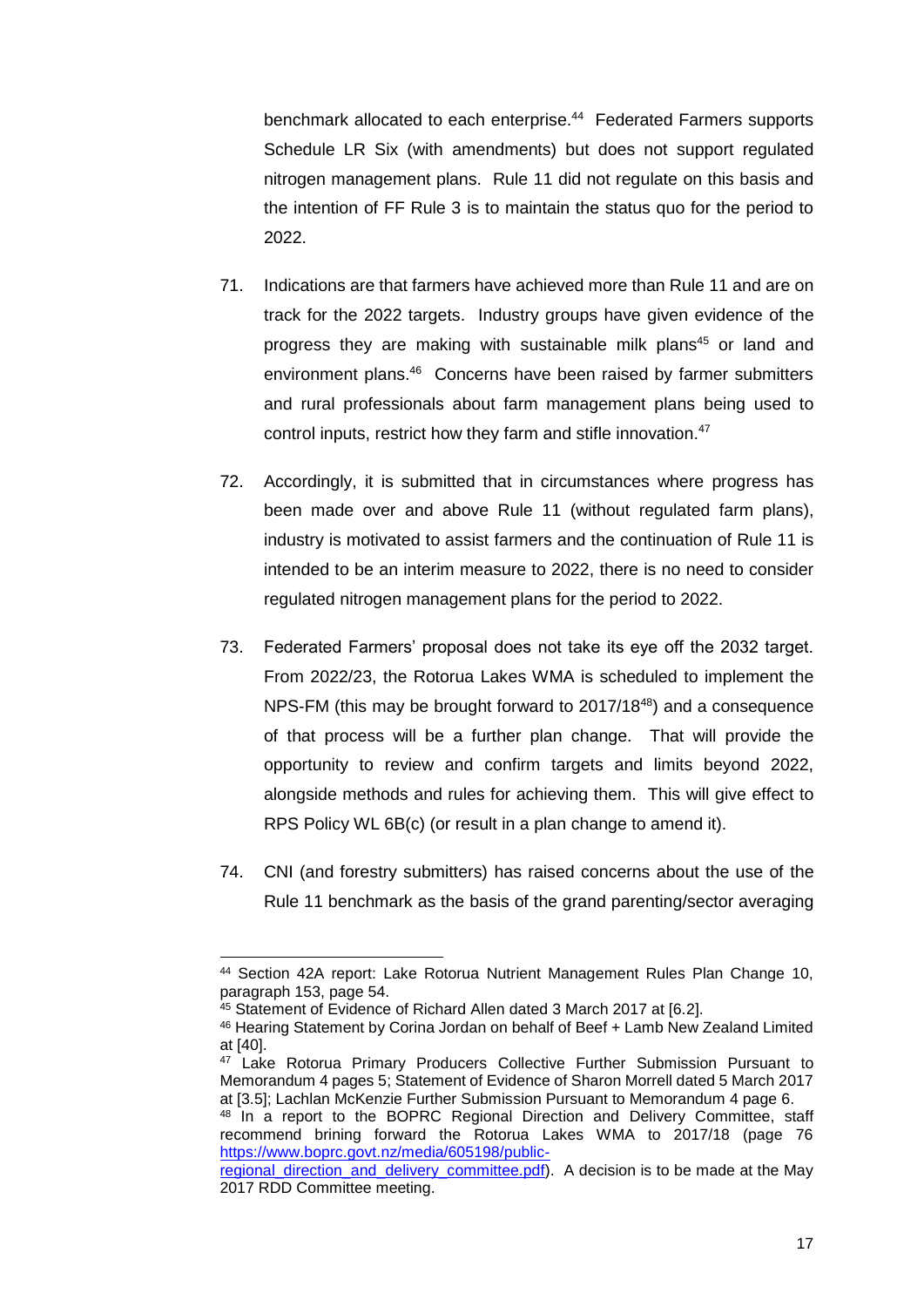model for allocation. Federated Farmers' intention is that Rule 11 is retained as an interim measure to maintain the status quo to 2022. It is submitted that this is not at odds with CNI concerns because any allocation model will be properly addressed in the WMA community process and future plan change, properly supported by the results of the 2017 science review.

- 75. Federated Farmers strongly supports the continued downward trajectory to the 2022 targets.<sup>49</sup> It has carefully considered whether to incorporate the 2022 targets or industry agreed good management practice into the permitted activity rules. It has refrained from doing so because:
	- a. The indications from BOPRC and Dairy NZ are that most landowners are at or close to their 2022 targets. This is without the need for rules and most likely as a result of industry commitments e.g. Sustainable Dairy Accord and longstanding farmer commitments to the health of the Lake.
	- b. The 2022 targets cannot be confirmed until the science review confirms the sustainable load and the WMA community process confirms the values, objectives, limits, methods and rules.
	- c. Rules are well-suited to proscribing "bad" activities but they are illsuited to prescribing "good" or "best" management practices.<sup>50</sup> Obligations to adopt good management practice and enforcement of farm plans is a blunt and inflexible tool that will likely stifle innovation and progress.<sup>51</sup>
- 76. It is submitted that regulation will not drive the uptake of industry best practice to meet the 2022 pastoral MRT. The balance required from the pastoral sector to get to 2022 is relatively modest (compared with 100t for the incentives fund) and does not justify the transaction costs.<sup>52</sup>

<sup>1</sup> 49 Statement of Evidence of Elizabeth McGruddy dated 6 March 2017 at [3.7e].

<sup>50</sup> Statement of Evidence of Elizabeth McGruddy dated 6 March 2017 at [4.30].

<sup>51</sup> This was explained by Sharon Morrell in her presentation on 17 March 2017 and in her Statement of Evidence at paragraph 3.5 where she explains how she observed the frustrations of farmers in various EU countries because regulation of farm plans meant that they had to farm by calendar dates rather than soil moisture conditions. <sup>52</sup> Federated Farmers' Submission 075 page 76.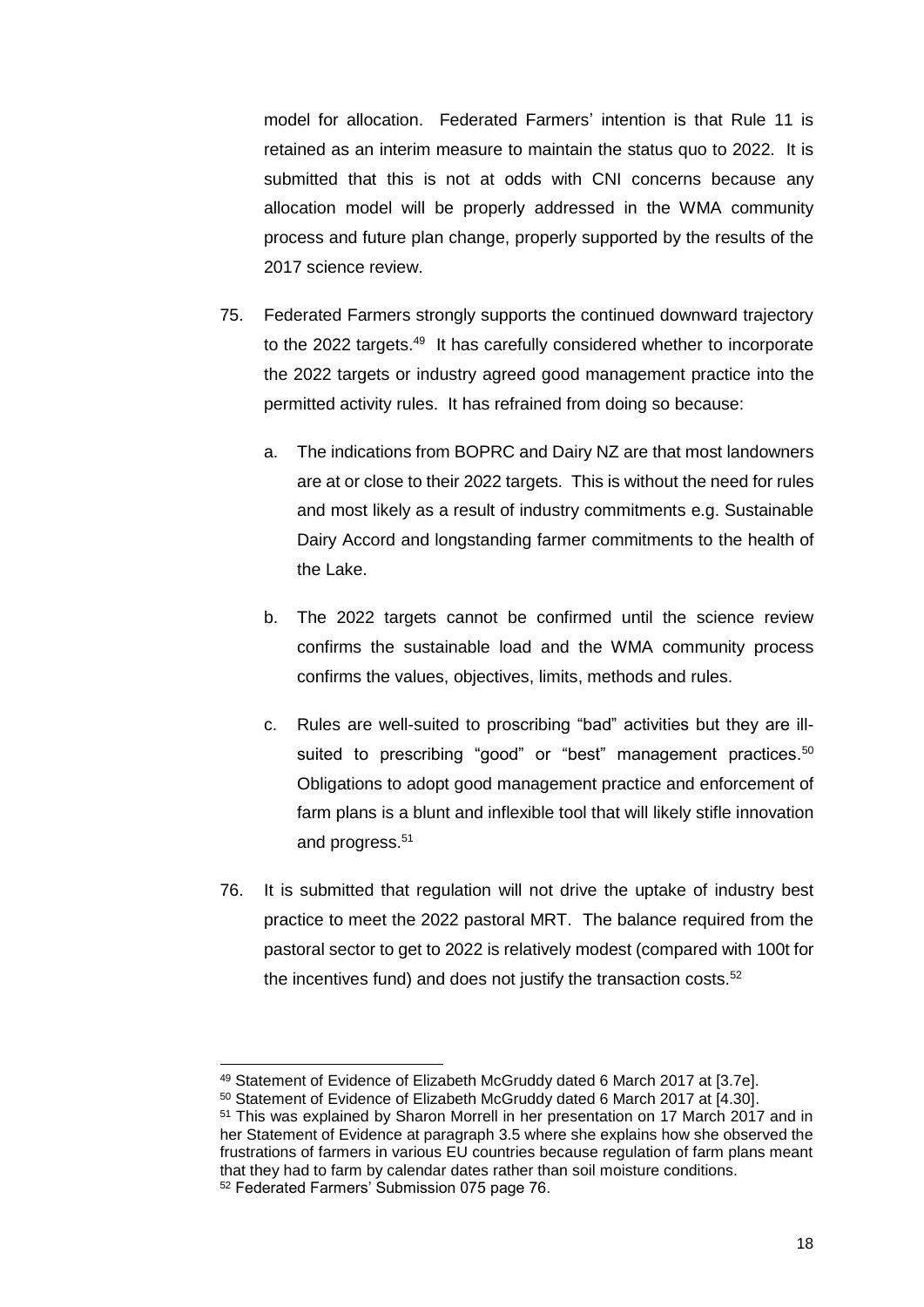77. In addition, the focus ought not be solely on the individual level (the first tier of responsibility). Federated Farmers' proposal is based on three tiers of responsibility. The subcatchment action plans (the second tier of responsibility) will, for example, help to drive improvements through targeted actions.

#### **FF Rule 4 – controlled activity if offsets in catchment**

- 78. FF Rule 4 is based on Rule 11D. It provides for the use of offsets within the catchment as a controlled activity where a property cannot comply with FF Rule 3. The matters of control are largely based on Rule 11D, with the exception that a slight amendment has been made to condition (f) to clarify that the rule can be applied to offsets within the property or across multiple properties within the catchment.
- 79. This rule provides for situations like Mr Heather or the Butterworths. It is submitted that this kind of solution (which arguably achieves greater environmental benefits) can be considered within an integrated nutrient management framework and without an allocation approach.

#### **FF Rule 5 – restricted discretionary**

- 80. FF Rule 5 is based on Rule 11E. The effect is that any activity that does not comply with the rules (i.e. nitrogen is higher than the nutrient benchmark and cannot be fully offset) defaults to restricted discretionary. This was the same outcome under Rule 11 and accordingly maintains the status quo.
- 81. The matters of discretion are largely based on Rule 11E, with the exception that condition (f) has been added. Condition (f) is identical to that used in FF Rule 4 and the intention is to provide for a situation where the nitrogen increase is not fully offset on another property (or properties) in the catchment.

#### **Parties who support Federated Farmers' proposal**

82. The panel has heard from many parties over the last few weeks who oppose PPC10 and who have criticised the lack of consultation and community involvement. In contrast, many submitters have expressly supported Federated Farmers' proposal or sought a similar outcome.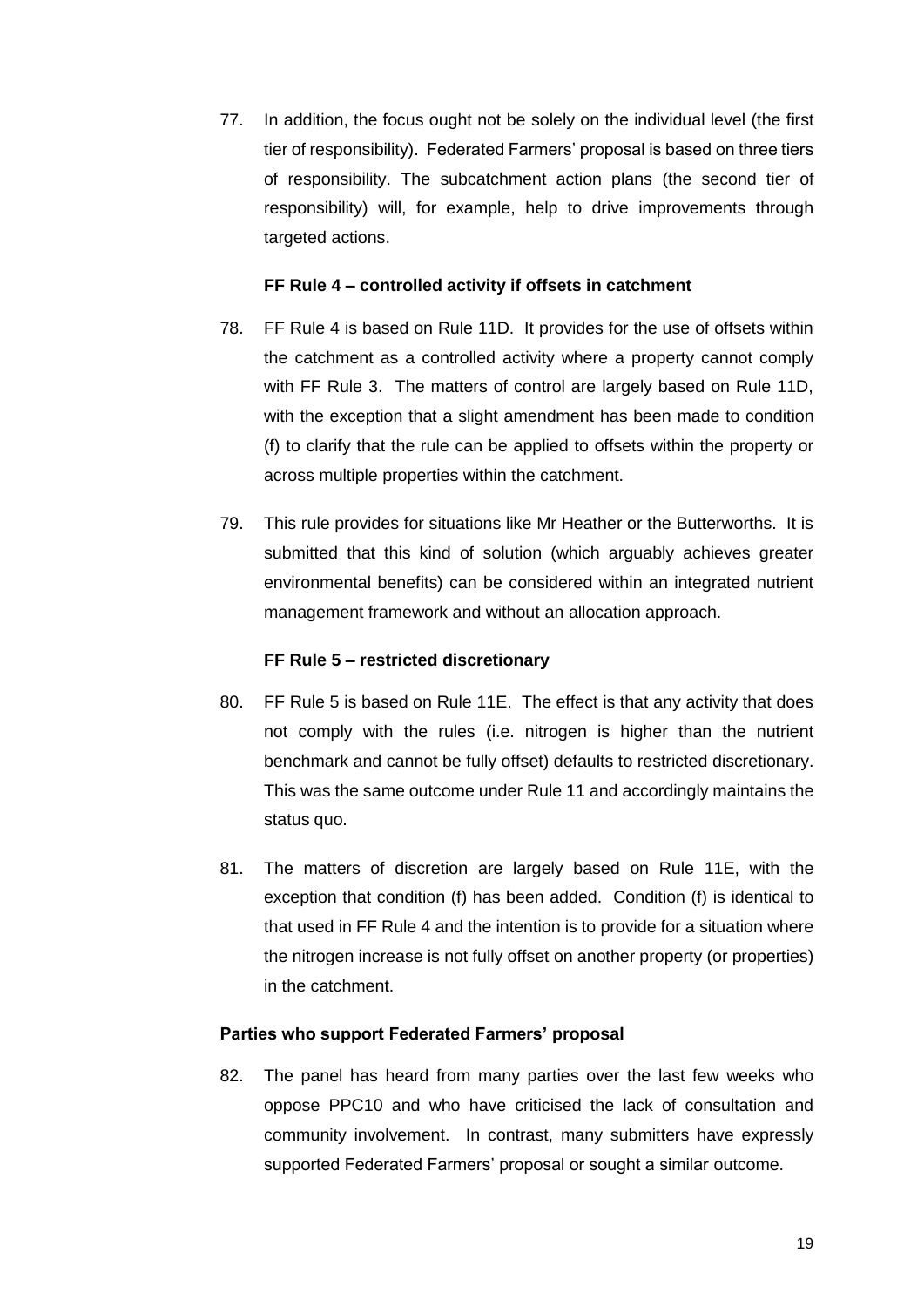- 83. The Collective, Beef and Lamb,<sup>53</sup> Deer<sup>54</sup> and the various individual farmers have stated that they support the Federated Farmers' proposal and seek to have it adopted. Dairy NZ's proposal is not dissimilar to Federated Farmers' proposal in that it proposes a permitted activity rule to 2022 (save that we do not agree with the 2022 managed reduction target) and prioritises the science review in Methods LR M2 and M3.<sup>55</sup>
- 84. While RLC has taken a different approach to PPC10 and seeks different relief, there are areas of alignment with Federated Farmers' proposal.<sup>56</sup> During recent discussions between Federated Farmers and RLC the parties have identified the following areas of agreement:
	- a. PPC10 in its current form is not supported because it is not the most efficient, equitable or effective way to achieve the community aspirations for Lake Rotorua.
	- b. In order to develop an appropriate nutrient management regime, there is a need to:
		- i. Undertake the science review in order to better understand the importance of P and how both N and P can be best addressed together.
		- ii. Undertake a community process with engagement with all catchment stakeholders to develop an integrated approach to nutrient management.
		- iii. An integrated approach is important i.e. urban and rural, nitrogen and phosphorous, source, transport and sink pathways, regulatory and non-regulatory methods.

<sup>1</sup> <sup>53</sup> Hearing Statement of Corina Jordan on behalf of Beef and Lamb at [51].

<sup>54</sup> The Deer Industry New Zealand's submission 074 specifically supports Federated Farmers' submission at paragraphs 3.1 to 3.4 and the New Zealand Deer Farmers Association's submission 055 seeks a similar approach by advocating for an accord in place of rules.

<sup>55</sup> Statement of Evidence of Justine Young dated 6 March 2017 at [4.3].

<sup>56</sup> Affidavit of Geoffrey Murdoch Williams dated 5 April 2017 at [22].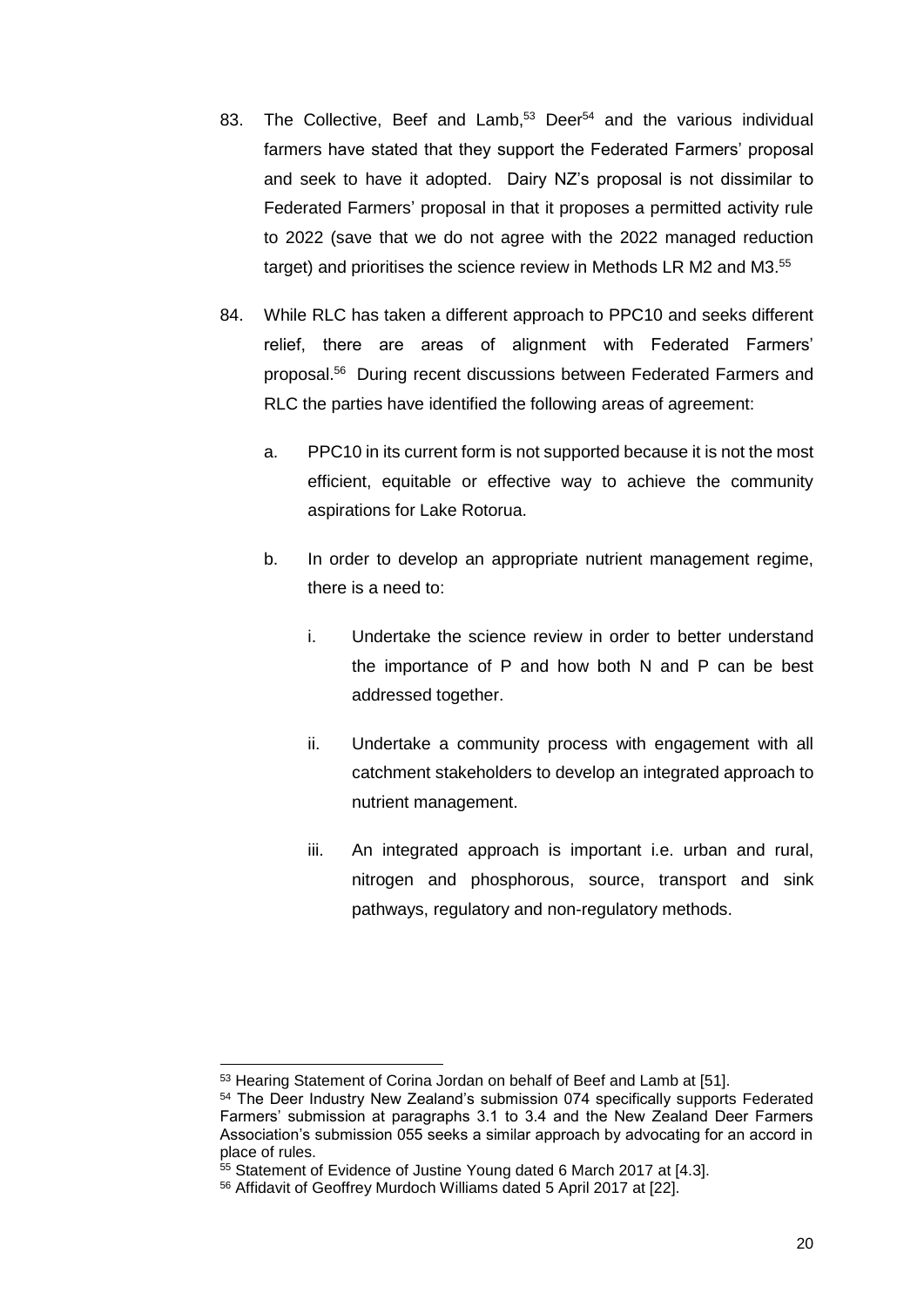- c. We support the continued work to achieve the 2022 catchment targets through industry agreed good management practice and best practicable option ("BPO").
- d. We agree that land suitability for nutrient intensive practices varies considerably across the catchment. While there are important differences by sub catchment, there are also differences by site that should be considered in a catchment sustainability plan. This plan should be prioritised and used to plan land use and nutrient mitigation (this could include N allocation depending on the outcome of the science review and if an allocation approach is confirmed through the community process).
- e. We support an expanded focus for the incentives fund(s) because it is currently unlikely to deliver the best outcome for the Lake and the catchment economy.
- 85. There is also significant common ground with CNI who are advocating for a new regime based on a review under method 41.
- 86. While we disagree on a "polluter pays" principle, there are also similarities with forestry who seeks a new regime that will "set a trend in the desired direction and measure progress, rather than setting a fixed target based on inaccurate data now."<sup>57</sup>

## **Conclusion**

87. In conclusion, Federated Farmers proposes a comprehensive regulatory and non-regulatory framework that will give effect to the RPS and enable the NPS-FM to be given effect to. It provides for many of the concerns raised by submitters in opposition to PPC10.

 $\sqrt{2}$ N J Edwards

Counsel for Federated Farmers

<sup>1</sup> <sup>57</sup> Statement of Evidence of Colin William Maunder for Timberlands Limited at [24].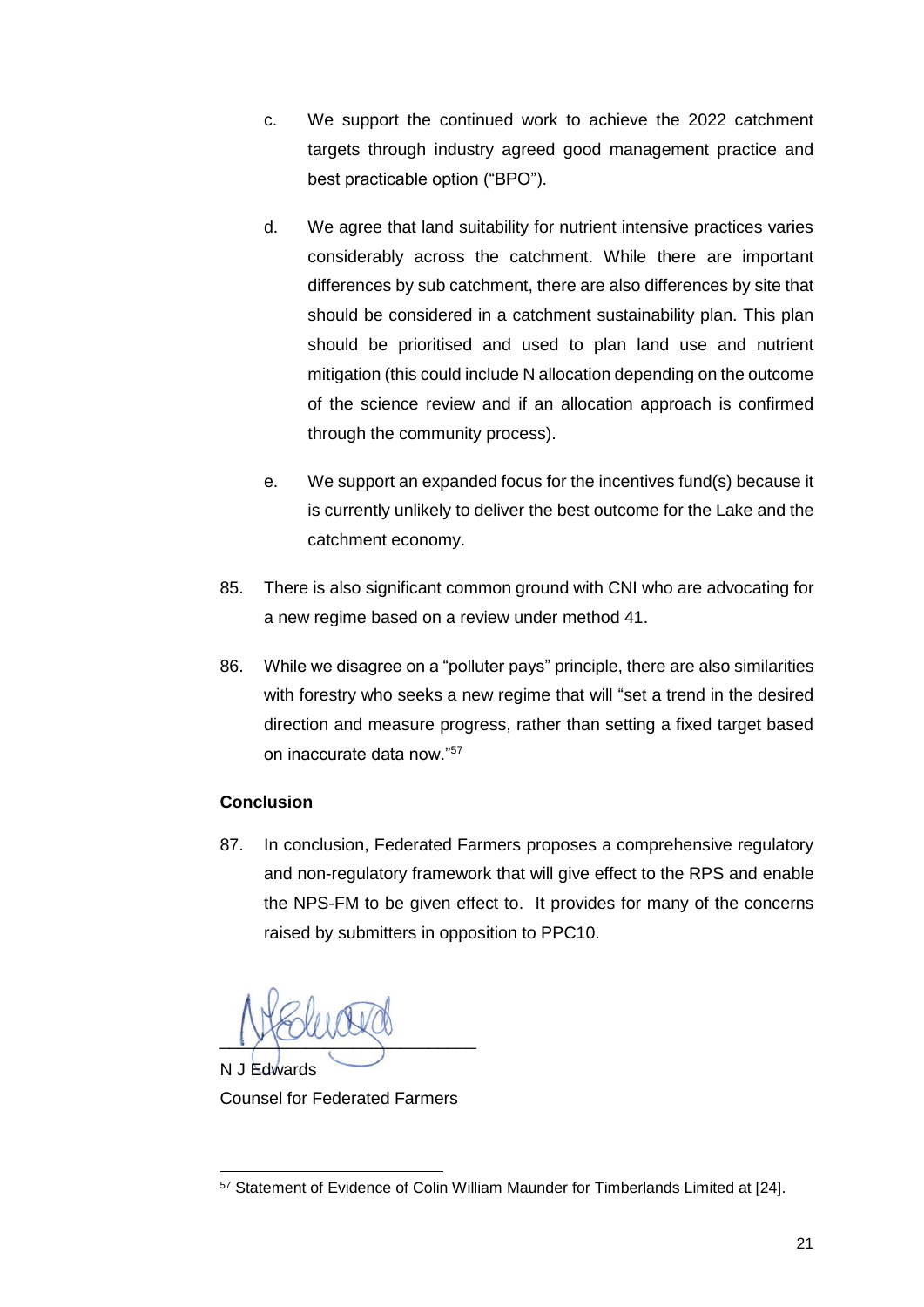#### **Appendix A – section 44A of the Local Government Official Information and Meetings Act 1987**

44A Land information memorandum

(1) A person may apply to a territorial authority for the issue, within 10 working days, of a land information memorandum in relation to matters affecting any land in the district of the authority.

(2) The matters which shall be included in that memorandum are—

(a) information identifying each (if any) special feature or characteristic of the land concerned, including but not limited to potential erosion, avulsion, falling debris, subsidence, slippage, alluvion, or inundation, or likely presence of hazardous contaminants, being a feature or characteristic that—

(i) is known to the territorial authority; but

(ii) is not apparent from the district scheme under the Town and Country Planning Act 1977 or a district plan under the Resource Management Act 1991:

(b) information on private and public stormwater and sewerage drains as shown in the territorial authority's records:

(ba) any information that has been notified to the territorial authority by a drinking-water supplier under section 69ZH of the Health Act 1956:

(bb) information on—

(i)whether the land is supplied with drinking water and if so, whether the supplier is the owner of the land or a networked supplier:

(ii) if the land is supplied with drinking water by a networked supplier, any conditions that are applicable to that supply:

(iii) if the land is supplied with water by the owner of the land, any information the territorial authority has about the supply:

(c) information relating to any rates owing in relation to the land:

(d) information concerning any consent, certificate, notice, order, or requisition affecting the land or any building on the land previously issued by the territorial authority (whether under the Building Act 1991, the Building Act 2004, or any other Act):

(da) the information required to be provided to a territorial authority under section 362T(2) of the Building Act 2004: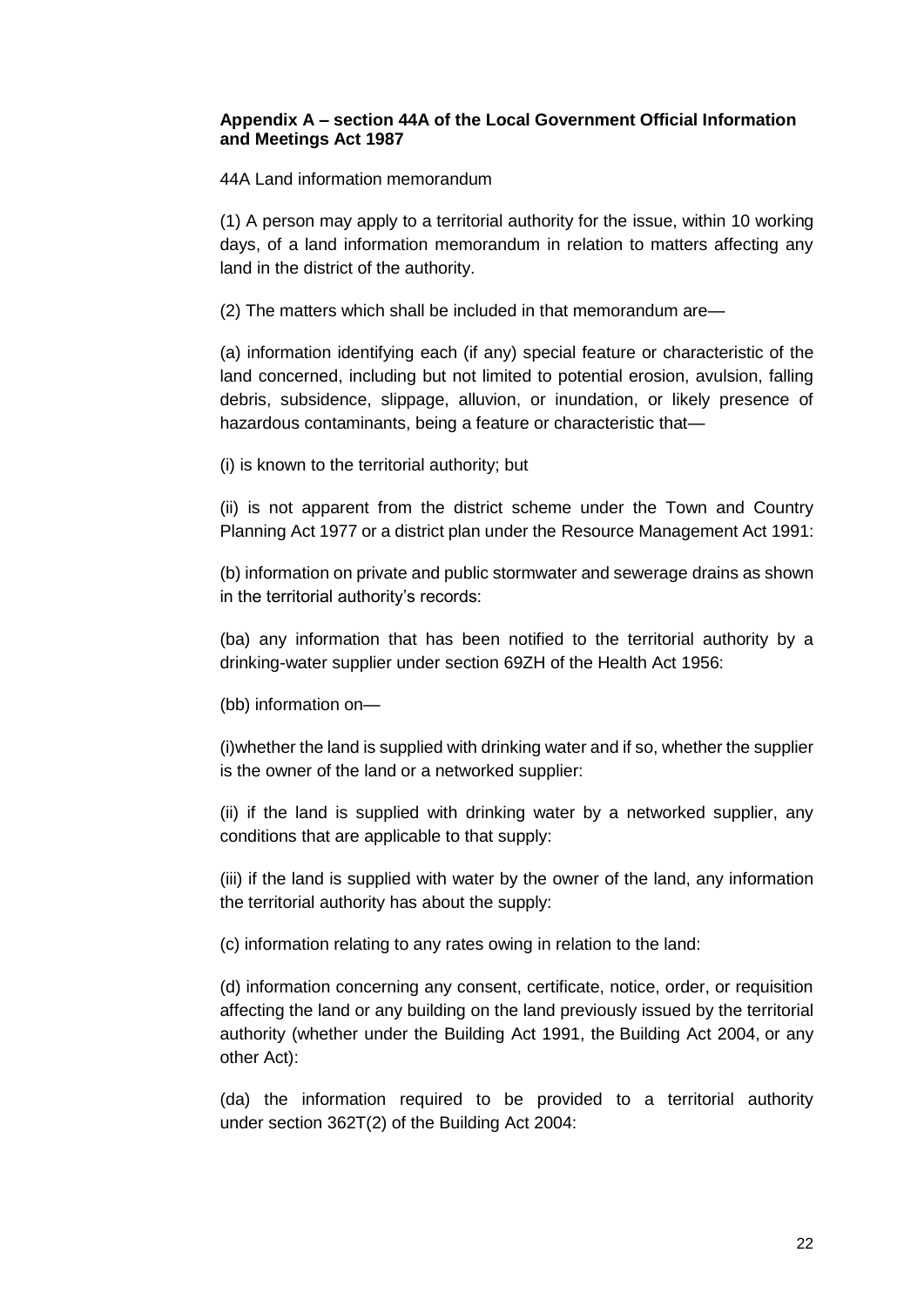(e) information concerning any certificate issued by a building certifier pursuant to the Building Act 1991 or the Building Act 2004:

(ea) information notified to the territorial authority under section 124 of the Weathertight Homes Resolution Services Act 2006:

(f) information relating to the use to which that land may be put and conditions attached to that use:

(g) information which, in terms of any other Act, has been notified to the territorial authority by any statutory organisation having the power to classify land or buildings for any purpose:

(h) any information which has been notified to the territorial authority by any network utility operator pursuant to the Building Act 1991 or the Building Act 2004.

(3) In addition to the information provided for under subsection (2), a territorial authority may provide in the memorandum such other information concerning the land as the authority considers, at its discretion, to be relevant.

(4) An application for a land information memorandum shall be in writing and shall be accompanied by any charge fixed by the territorial authority in relation thereto.

(5) In the absence of proof to the contrary, a land information memorandum shall be sufficient evidence of the correctness, as at the date of its issue, of any information included in it pursuant to subsection (2).

(6) Notwithstanding anything to the contrary in this Act, there shall be no grounds for the territorial authority to withhold information specified in terms of subsection (2) or to refuse to provide a land information memorandum where this has been requested.